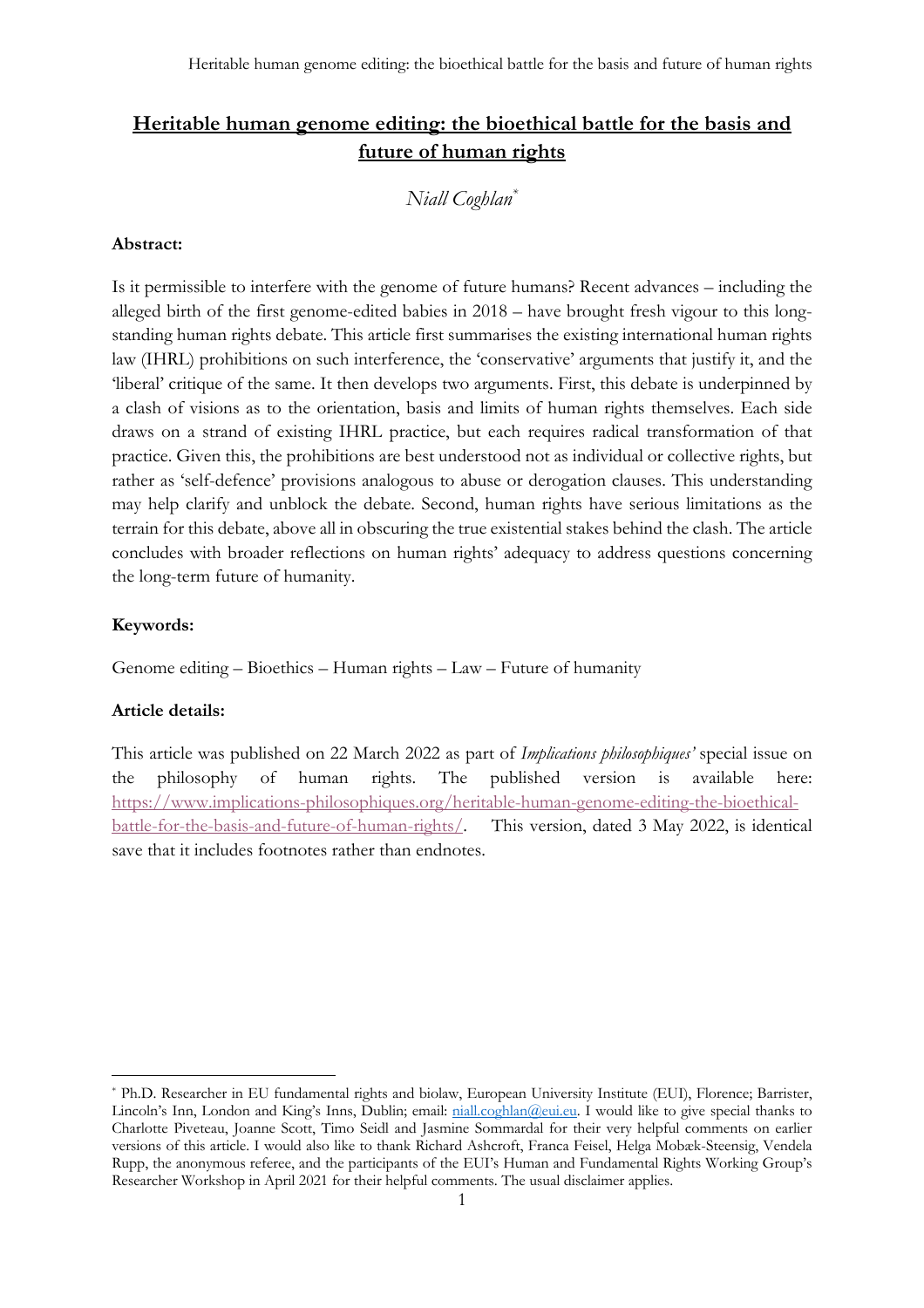## **Introduction**

How should humanity control its increasing power over reproduction, including over the human genome itself? For some, the answer is simple: with human rights.<sup>1</sup> Indeed, the international biolaw<sup>2</sup> framework established between 1996 and 2005 primarily consists of international human rights law ("IHRL"). <sup>3</sup> To one leading expert, "the emerging intergovernmental norms relating to bioethics are simply an extension of international human rights law into the field of biomedicine."4

Yet, at least in the case of heritable genome editing, human rights have not brought consensus. Quite the contrary. The long-standing debate over the permissibility of such editing has gained fresh vigour since the development of the CRISPR-Cas9 genome editing technique in 2012 and the alleged birth of the first genome-edited babies in 2018. <sup>5</sup> A striking feature of this debate is that both sides mobilise human rights to defend their position. How can this be?

This article will begin by outlining IHRL's prohibition on such editing and the 'conservative' arguments that justify it (**I**) as well as the 'liberal' <sup>6</sup> critique of the same (**II**). It will then develop two arguments. First, heritable human genome editing raises fundamental questions as to the orientation, basis and limits of the language of human rights law, and it is these questions that underpin the ongoing debate. Conservatives seeks to preserve the basis of human rights at the cost of departing from their liberal tenor. Liberals' permissive approach, conversely, is in harmony with IHRL's tenor, but risk requiring a fundamental reconfiguration of human rights' fragile basis. Based on this, it will further propose a new understanding of the prohibition that may facilitate progress in the debate (**III**). Second, human rights have profound weaknesses as the terrain for this debate – notably in obscuring the true existential stakes behind the clash of views (**IV**). The **Conclusion** will briefly reflect on the role of human rights in addressing questions concerning the long-term future of humanity, as well as recent steps away from IHRL in the genome editing debate.

## **I. IHRL's prohibitions concerning heritable human genome editing**

The law, science and taxonomy of human genome editing are complex.<sup>7</sup> For our purposes, it will suffice to say that IHRL distinguishes between *heritable* and *non-heritable* genome editing. <sup>8</sup> Nonheritable genome editing alters the DNA of a human's somatic (non-reproductive) cells only. For instance, spinal muscular atrophy is caused by a defect in the *SMN1* gene. Gene therapy can

<sup>1</sup> Throughout I refer to the public practice of human rights, as primarily instantiated in international human rights law. See, describing and in part criticising such an approach, ETINSON 2018b, p. 163-172.

<sup>2</sup> Bioethics are the "the systematic study of human conduct in the area of the life sciences and health care, in so far as examined in the light of moral values and principles" (REICH 1978, p. xix), and biolaw is law incorporating bioethical norms (LAVIALLE 1994).

<sup>3</sup> See '*Primary sources: biolaw'* in the bibliography and arts 3 and 21 CFR. Articles 3-4 and 6 of the Declaration on the Responsibilities of the Present Generations Towards Future Generations 1997 ("DFRG") are non-IHRL provisions. <sup>4</sup> ANDORNO 2013, p. 17; compare p. 210. See further, amongst many others, BEYLEVELD and BROWNSWORD 2001, p. 1 and Oviedo Explanatory Report, §§7-14.

<sup>5</sup> Generally GREELY 2019.

<sup>6</sup> I intend no value judgement by these labels.

<sup>7</sup> For a schematic overview of human genome editing's current and possible uses, see WHO EXPERT ADVISORY COMMITTEE 2021, p. 6.

<sup>8</sup> I use HHGE in preference to 'human germline genome editing' because it more accurately captures the distinction in IHRL. See similarly NAS 2020, p. 18.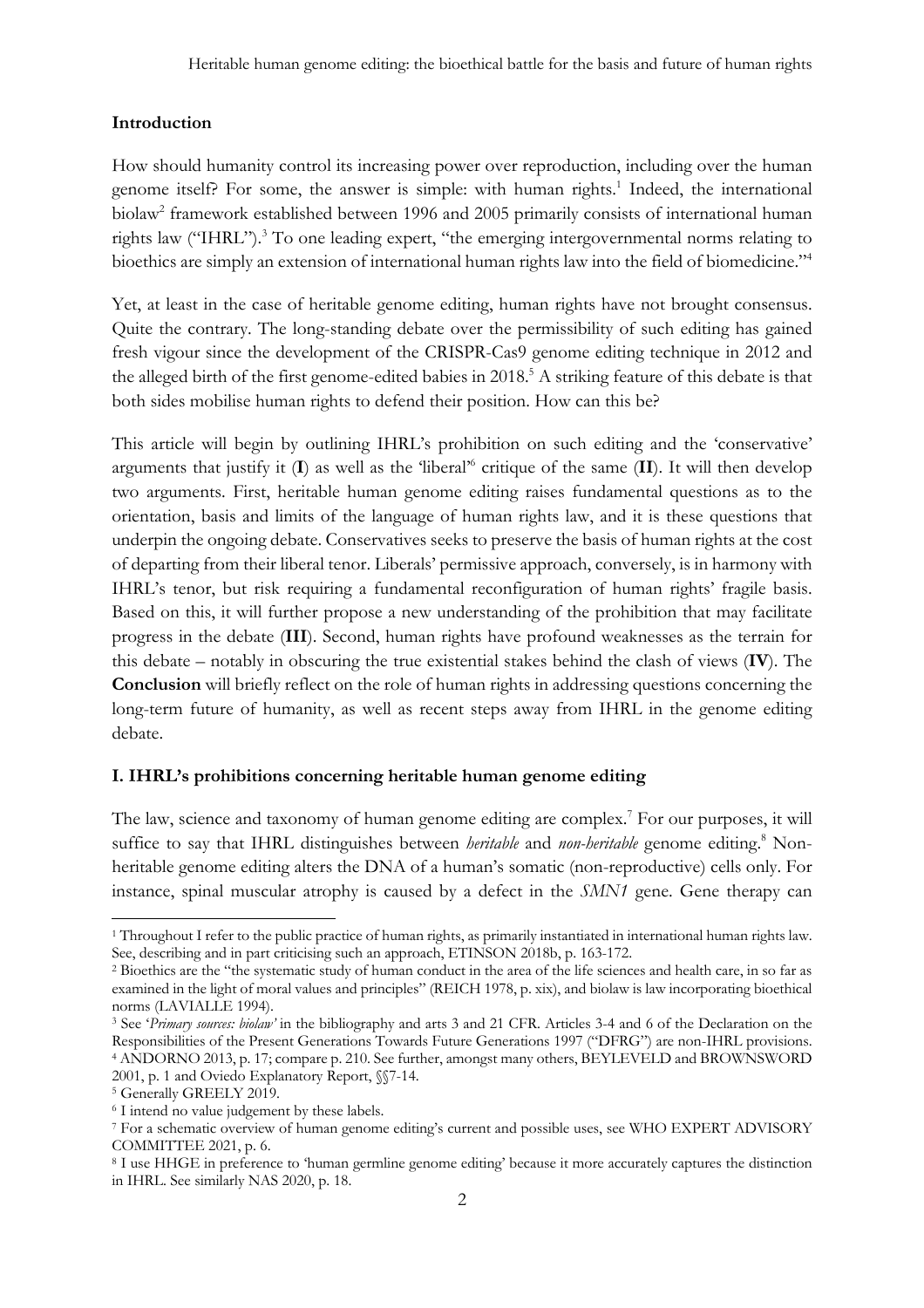provide a functional copy of *SMN1* to nerve cells, alleviating the condition.<sup>9</sup> Heritable human genome editing ("HHGE") alters the DNA of a human's germline (reproductive) cells, whether directly (editing of a sperm or ovum) or indirectly (such as early-stage editing of all of an embryo's cells).10 For instance, editing sperm so as to replace a defective *SMN1* gene before fertilisation would be HHGE. At times IHRL also distinguishes between *enhancement* and *therapy*. 11

The traditional view is that IHRL protects the integrity of the human genome including, in particular, prohibiting reproductive human cloning or human germline intervention.<sup>12</sup> Article 13 of the Oviedo Convention of 1997 requires that any intervention in the genome must only "be undertaken for preventive, diagnostic or therapeutic purposes" and "only if its aim is not to introduce any modification in the genome of any descendants". The Explanatory Report clarifies that this latter requirement prohibits intentional HHGE. <sup>13</sup> This prohibition is absolute: where it applies, States party may not create exceptions (article 26(2)).

Other IHRL supports a similar approach, though rather less clearly. Article 3(2)(b) of the Charter of Fundamental Rights of the EU ("CFR") prohibits "eugenic practices". This was deliberately drafted in an open and flexible way.<sup>14</sup> In light of its drafting history and related secondary law, however, it is arguable that HHGE falls within its scope, particularly in cases of enhancement.<sup>15</sup> Article 24 of the Universal Declaration on the Human Genome and Human Rights 1997 ("UDHG") empowers the International Bioethics Committee ("IBC") to identify "practices that could be contrary to human dignity, such as germ-line intervention". The IBC found "no reason to date to modify" this implied prohibition in 2003.<sup>16</sup> Its 2015 report argued for a moratorium on such editing and suggested that HHGE may violate human dignity, particularly if the modification sought to enhance.<sup>17</sup> This view is comforted by other norms, including the obligations to ensure the "perpetuation of humankind" and "preservation of the human […] species" through protection of the human genome and IHRL's statement that "the human genome underlies the fundamental unity of all members of the human family, as well as the recognition of their inherent dignity and diversity."<sup>18</sup>

Like many human rights, these protect a multitude of interests and crystallise a consensus held on different grounds by different actors. We can divide the justifications for HHGE limits or prohibitions into two categories, as IHRL first did in 1982.<sup>19</sup> One set of justifications, which we can label 'pragmatic', is unremarkable: the prohibition can be justified as a temporary

<sup>9</sup> EUROPEAN MEDICINES AGENCY 2020, *Zolgensma (onasemnogene abeparvovec)* EMA/173982/2020 [Online] [accessed 1 September 2021]. Retrieved from: https://www.ema.europa.eu/en/documents/overview/zolgensmaepar-medicine-overview\_en.pdf.

<sup>10</sup> See GREELY 2020, p. 114 for a clear explanation of this point.

<sup>&</sup>lt;sup>11</sup> The line between these is extremely complex and contested in the literature. See generally SAVULESCU and BOSTROM 2008. See also WHO EXPERT ADVISORY COMMITTEE 2021, p. 6 and 26.

<sup>12</sup> ANDORNO 2013, p. 31-2; VAN BEERS 2020, p. 11-14.

<sup>13</sup> Oviedo Explanatory Report, §§73 and 89-92.

<sup>14</sup> COGHLAN 2022 (forthcoming).

<sup>15</sup> Ibid., text to nn81-84. EU secondary law frequently prohibits or excludes HHGE (see ibid., n54), which is relevant to the interpretation of the CFR: SYRPIS 2015, p. 462.

<sup>16</sup> IBC 2003, §84. Contrast NUFFIELD 2018, §4.37.

<sup>17</sup> IBC 2015, p. 3, recommendation b, and §118; and §§107 and 111.

<sup>18</sup> Respectively articles 3 and 6 DRFG, and article 1 UDHG.

<sup>19</sup> PACE, *Recommendation 934 (1982) on genetic engineering*, §§2-4.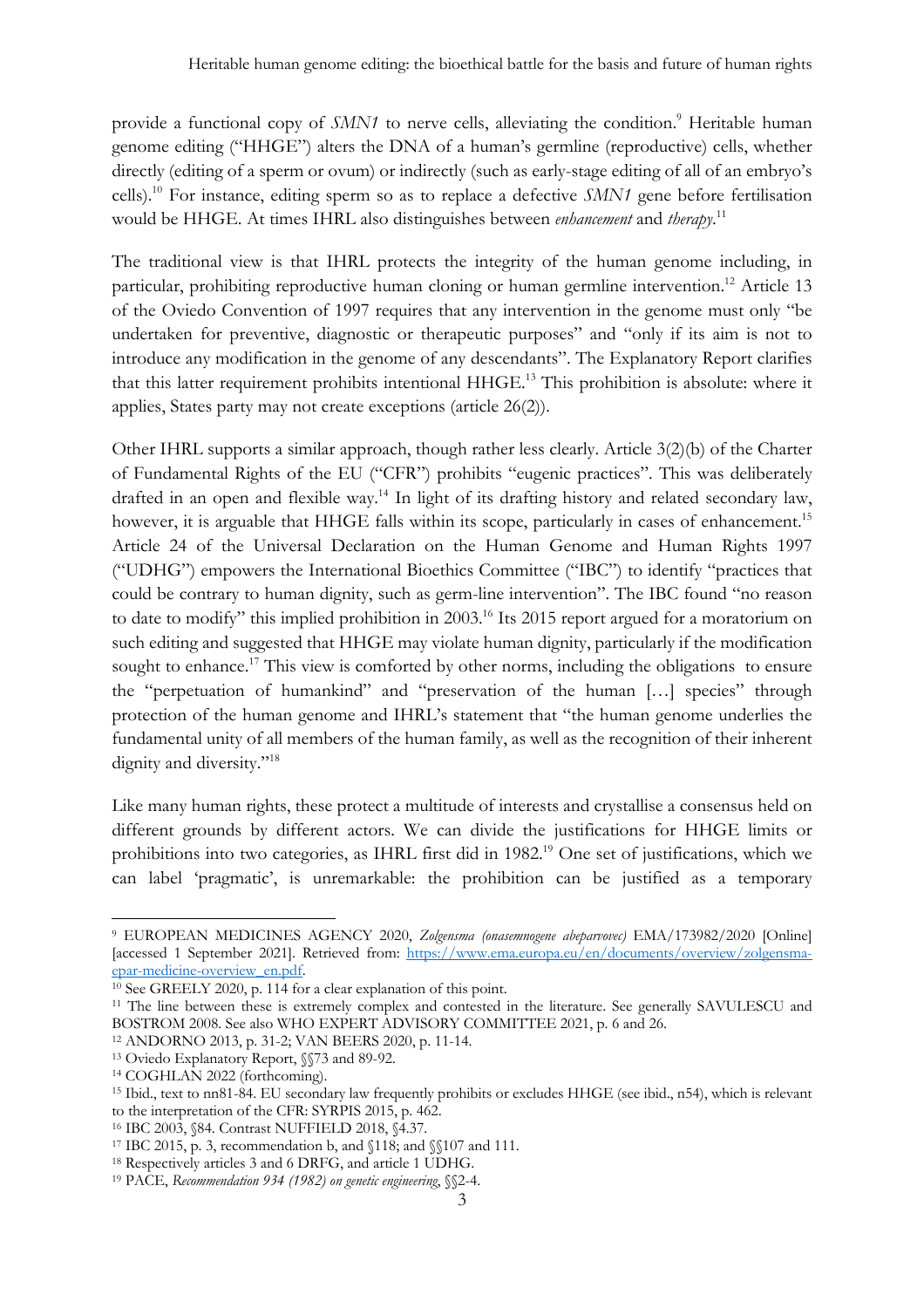moratorium<sup>20</sup>, a reflection of the fact that at present benefits are not proven to outweigh risks<sup>21</sup>, or precaution given the possible long-term effect on future generations.<sup>22</sup> One can also include here fears that HHGE might lead to the rise of new forms of discrimination and stigmatisation against those who cannot or choose not to use enhancements.<sup>23</sup>

More interesting is a second set of stated justifications. These justifications, which have been at the heart of the debate for the past three decades, point instead towards a more 'principled' and permanent prohibition of some or all HHGE. They are typically tied together by the concept of human dignity as an expression of, or shorthand for, the unity and moral equality of all human beings: "the inscription of the collective in the individual".<sup>24</sup>

First, the prohibition seeks to protect the existence and nature of the species<sup>25</sup> and/or the integrity of the species on which the moral equality underpinning human rights depend.26 It seeks to prevent the fragmentation of the species which would undermine that unity and, as a result, human rights themselves.27 This fragmentation might consist of the development of 'posthumans' – humans so radically enhanced as to be recognised as a new species<sup>28</sup> – or a 'genetic underclass' considered subhuman. In addition to undermining equality, it is argued that this fragmentation may lead to genocide by one fragment or the other<sup>29</sup> or the extinction of humanity.

Second, it protects individual humans or groups of humans from being instrumentalised by their parents or creators.<sup>30</sup> "The ultimate fear is of intentional modification of the human genome so as to produce individuals or entire groups endowed with particular characteristics and required qualities."31 Or, as President Putin memorably put it:

"One may imagine that a man can create a man with some given characteristics, not only theoretically but also practically. He can be a genius mathematician, a brilliant musician or a soldier, a man who can fight without fear, compassion, regret or pain. As you understand, humanity can enter, and most likely it will in the near future, a very difficult and very responsible period of its existence."32

<sup>20</sup> YOTOVA 2020, p. 669 and 681.

<sup>21</sup> IBC 2015, p. 3, recommendation b.

<sup>22</sup> Ibid., §§34 and 46. This argument can shade into a principled prohibition, with the risk being so high and/or unknowable that it may never be permissible: JONAS 1984, p. 31-37.

<sup>23</sup> IBC 2015, §111.

<sup>24</sup> GAUTHIER and SZYMCZAK 2018, p. 20. Compare article 1 UDHG.

<sup>25</sup> Oviedo Explanatory Report, §15, third indent and §89; JONAS 1984, p. 18, 21, 31-37 and 139-140.

<sup>26</sup> IBC 2015, §111.

<sup>27</sup> ANNAS, ANDREWS and ISASI (2002); FUKUYAMA 2002, chap. 7-9, notably p. 172; HABERMAS 2003, p. 40. For a more sophisticated and qualified version of this argument, see BUCHANAN 2009.

<sup>28</sup> BUCHANAN 2009, p. 354.

<sup>29</sup> ANNAS, ANDREWS and ISASI 2002, p. 162.

<sup>30</sup> ANDORNO 2013, p. 32; HABERMAS 2002, p. 49-52, 62-6, 62, 64 and 90. Compare, focussing on cloning, FOSTER 2011, p. 139-143.

<sup>&</sup>lt;sup>31</sup> Oviedo Explanatory Report, §89.<br><sup>32</sup> RUPTLY, "Russia: Putin warns a GM human could be 'worse than nuclear bomb'" [online] 2017 [accessed 17 October 2020]. Retrieved from: https://www.youtube.com/watch?v=E6pD96RRIUQ.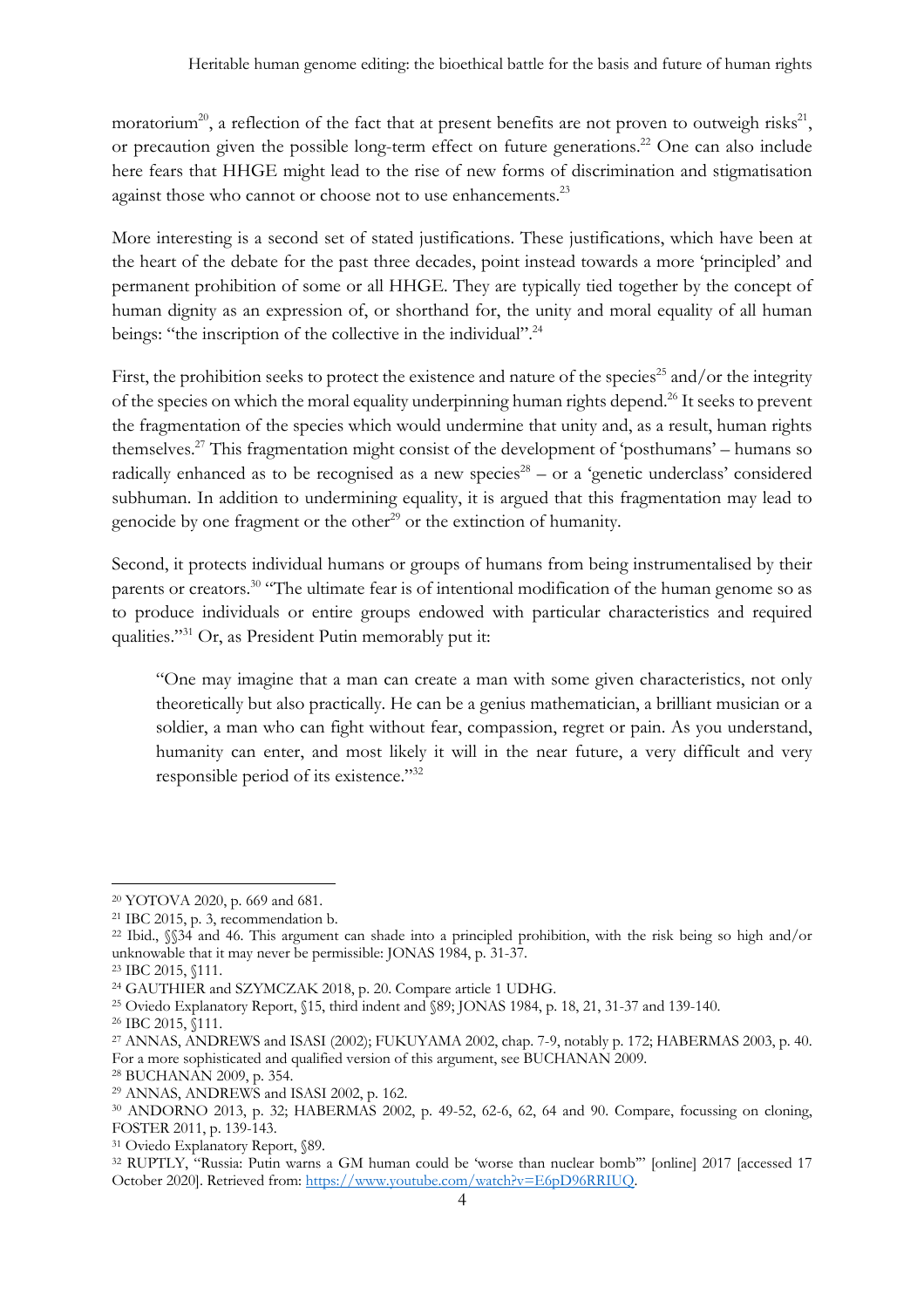This intertwines with arguments that the basis for freedom and moral equality resides, in part, in the random element of every person's genetic makeup.<sup>33</sup> This element limits each generation's control of the next, allowing each child and generation to start afresh; further, this universal feature enables each child to "stand equally beside their progenitors as fellow human beings, not beneath them as made objects."34 Some or all HHGE risks eroding this, creating a new and fundamental asymmetry between generations.

## **II. The human rights critique of the prohibitions**

This traditional view has been subject to sustained criticism.

At a first level, critics have doubted the extent to which the above provisions in fact prohibit HHGE, notably in light of ambiguities in their interpretation<sup>35</sup> and intention<sup>36</sup>; the legal weaknesses and limited ratification rate of particular instruments<sup>37</sup>; and the unscientific or undefined use of terms like "human genome", "eugenics" and the therapy/enhancement distinction. <sup>38</sup> Yotova goes so far as to argue "germline editing is presently not prohibited under human rights law" but rather subject to specific limitations (notably against eugenics, military applications or enhancement).<sup>39</sup> Space does not permit a full analysis of these claims, though in my view they present an arguable rather than the most plausible reading of the provisions.<sup>40</sup> What these criticisms have done is highlighted a wide range of difficulties, gaps and ambiguities in the law that leave open more room for interpretation than first appears.

More important for our purposes is the second level of analysis: the rights critique to which the justifications for these provisions have been subjected. Most of the 'pragmatic' set of justifications are uncontroversial: even proponents of HHGE agree that it cannot yet safely be deployed

<sup>33</sup> HABERMAS 2002, p. 64-66; ANDORNO 2016, p. 269. Compare, in the context of reproductive cloning, Oviedo Cloning Protocol Explanatory Report, §3.

<sup>34</sup> THE PRESIDENT'S COUNCIL ON BIOETHICS 2002, p. 106.

<sup>35</sup> YOTOVA 2020, p. 669-675 and 681; and ALMQVIST and ROMANO 2020, p. 168 and 213. Compare VAN BEERS 2020, p. 14.

<sup>&</sup>lt;sup>36</sup> See n21 above.<br><sup>37</sup> YOTOVA 2020, p. 669; ALMQVIST and ROMANO 2020, p. 213f. See also BOGGIO and YOTOVA 2021.

<sup>38</sup> NUFFIELD 2018, §§4.37 and 4.43; YOTOVA 2020, p. 662 and 682.

<sup>39</sup> YOTOVA 2020, p. 672-673 and 682. See also Almqvist and Romano's dismissal of the European legal framework: ALMQVIST and ROMANO 2020, p. 216.

<sup>40</sup> Three brief remarks. First, the critics appear to accept that article 13 Oviedo prohibits HHGE, albeit excluding certain activities (NUFFIELD 2018, §4.43; YOTOVA 2020, p. 669 and 681; ALMQVIST and ROMANO, p. 168 and 172). Second, Yotova's suggestion that article 13 Oviedo is a "temporary moratorium" justified by uncertainty (n20 above) is valuable but ultimately unpersuasive. It is true that the prohibition was a compromise position, with some drafters envisaging later legalisation; moreover, Oviedo includes both a procedure for amendment and provision for regular review (article 32). But this does not change article 13's present character: it is an indefinite prohibition. This reflected the consensus that "it was better to establish a prohibition as the starting point even if it means later establishing, at a point that one cannot foresee today, various exceptions coupled with conditions" (DE SOLA 1998, p. 15 (my translation)). Nor was uncertainty the only motivation: the drafters removed Explanatory Report wording that would have given this as the sole justification following a proposal which stated that "other reasons, notably ethical ones, might be relevant" (CDBI 2000, p. 66-67 and ADDENDUM I, p. 70; contrast Oviedo Explanatory Report, §§89-92). See also, consistent with this analysis, PACE, Recommendation 2115 (2017) *The use of new genetic technologies in human beings*. Third, the position under other IHRL is indeed less clear. See, however, the points made in the text to nn14-18 above. Furthermore, the Oviedo prohibition is likely to be highly relevant to the interpretation of that wider IHRL.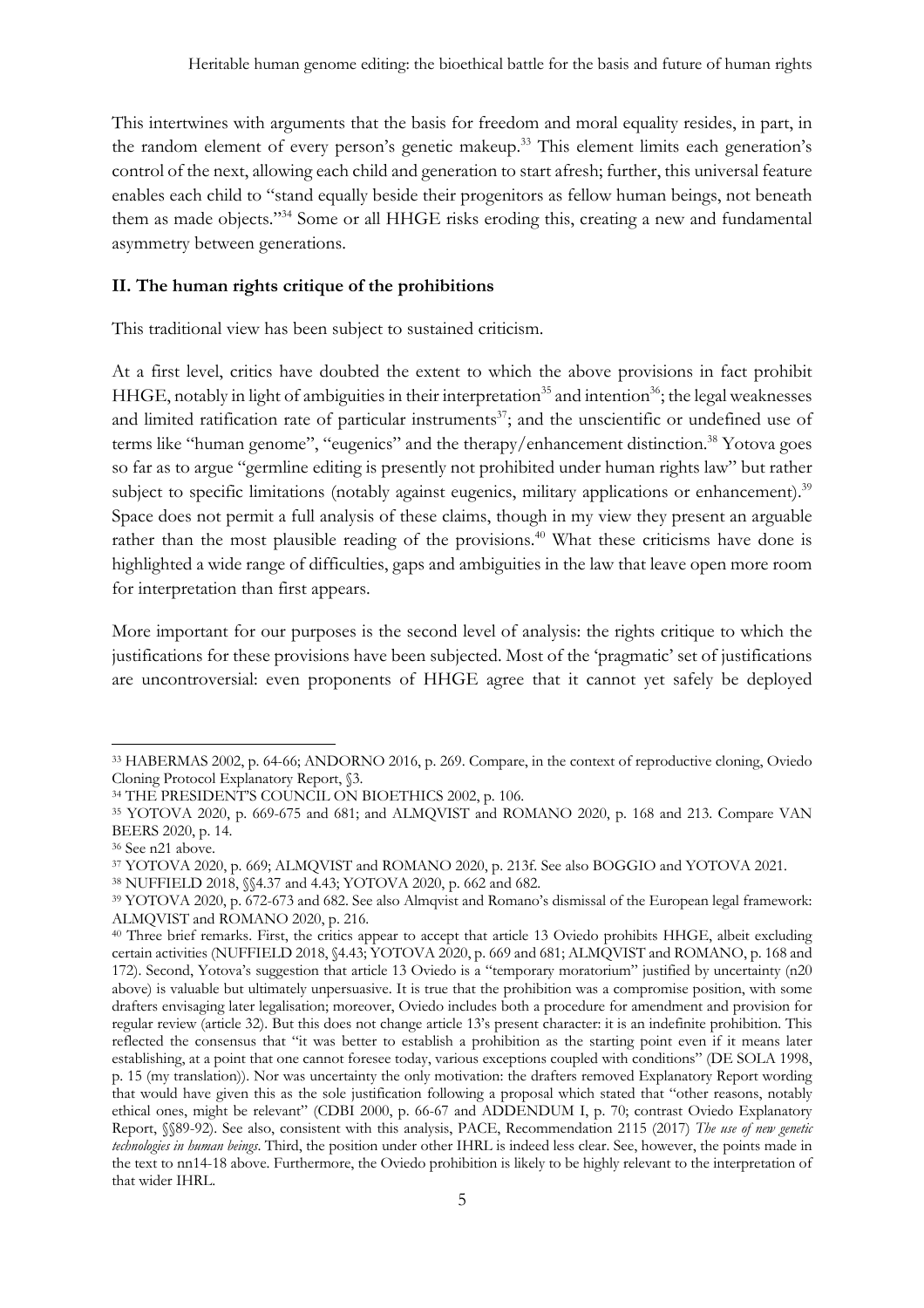clinically. <sup>41</sup> Protecting a future child from genetic interventions that would undermine its welfare and/or to which it would not consent can be rearticulated as aspects of the right to life, health and informed consent. The longer-term consequences can be re-articulated, drawing on wider international law, in terms of the principle of precaution and rights of future generations. Fears of discrimination and stigmatisation against the non-edited, particularly persons with disabilities, are coherent with human rights law's foundational prohibition on discrimination and seek to protect the rights of others. The Nuffield's Council report, for instance, proposes limitations to address this risk.42 None of these limits, however, implies a permanent principled opposition to interference with the human genome. On the contrary: as science and public attitudes advance, those rights may well begin to plead *in favour* of undertaking editing. Indeed, concerns about equitable access to HHGE may well require active state *provision* of the technology in the future.<sup>43</sup>

It is rather the 'principled' aspects – seeking to protect the species, the human genome as the foundation of human rights, and the child from instrumentalisation, tied together by the concept of human dignity – that have been the focus of debate. Liberals have made three criticisms of these.

First, insofar as they are based on 'principle', prohibitions on HHGE are not rights: they are restrictions on rights.<sup>44</sup> To liberals, human rights are founded on the concept of "dignity as empowerment": the promotion of individual agency insofar as consistent with the autonomy of others.45 These prohibitions are instead founded on "dignity as constraint": the imposition of collective moral preferences and communitarian, identity-building values on individuals.46 In fact, the starting point should be the converse: a "freedom to enhance" that follows directly from the fact that individual freedom is "a cornerstone" of IHRL.<sup>47</sup>

Second, the prohibitions fit uncomfortably within a rights framework. Rather than benefitting existing individuals, they are ultimately designed to protect the collective, future generations and unborn individuals. This gives rise to a wide array of problems, leading even some conservatives to say that they are not in fact grounded in human rights law at all.<sup>48</sup>

Third, a variety of specific rights can be mobilised to plead in favour of particular forms of HHGE. These include the right to science<sup>49</sup>, the right to health<sup>50</sup> including particularly the right to

<sup>41</sup> E.g. NAS 2020, p. 93, Recommendation 1 and p. 96-98. See, however, BOGGIO, ROMANO and ALMQVIST 2020, p. 607, arguing that whilst clinical trials involving HHGE may be "premature", "blank prohibitions of clinical research" breach IHRL.

<sup>42</sup> NUFFIELD 2018, §§3.66, 3.70 and 4.85-4.86.

<sup>43</sup> Ibid., §§3.66 and (relying on the right to health) 4.53; YOTOVA 2020, 676.

<sup>44</sup> MICHALOWSKI 2014, §§03.64-03.65; ANDRADE 2010, p. 446-447. See also ROMANO, BOGGIO and ALMQVIST 2020, p. 53, 72, 78, and ALMQVIST and ROMANO 2020, p. 164.

<sup>45</sup> BEYLEVELD and BROWNSWORD 2001, p. 1 and 5. See also p. 79-86.

<sup>46</sup> BEYLEVELD and BROWNSWORD 2001, p. 1, 44 and 65-68. Compare p. 40 (cloning and HHGE prohibitions "seem to be less concerned with protecting autonomous choice than with preserving the sanctity of life or the integrity of the genome (as 'the heritage of humanity').").

<sup>47</sup> WARSO 2019, p. 30. (Note that this report concerns non-genetic enhancement: p. 10).

<sup>48</sup> See e.g. YOTOVA 2020, p. 665 (on the rights of future generations as a "legal construct expressing intergenerational equity" rather than a human right) and ANDORNO 2016, p. 270.

<sup>49</sup> ROMANO, BOGGIO and ALMQVIST 2020, especially p. 72-78 (and see generally the rest of this book); see also NUFFIELD 2018, §§4.54-4.56 and YOTOVA 2017, p. 24-30.

<sup>50</sup> NUFFIELD 2018, §4.53; ROMANO, BOGGIO and ALMQVIST 2020, p. 72.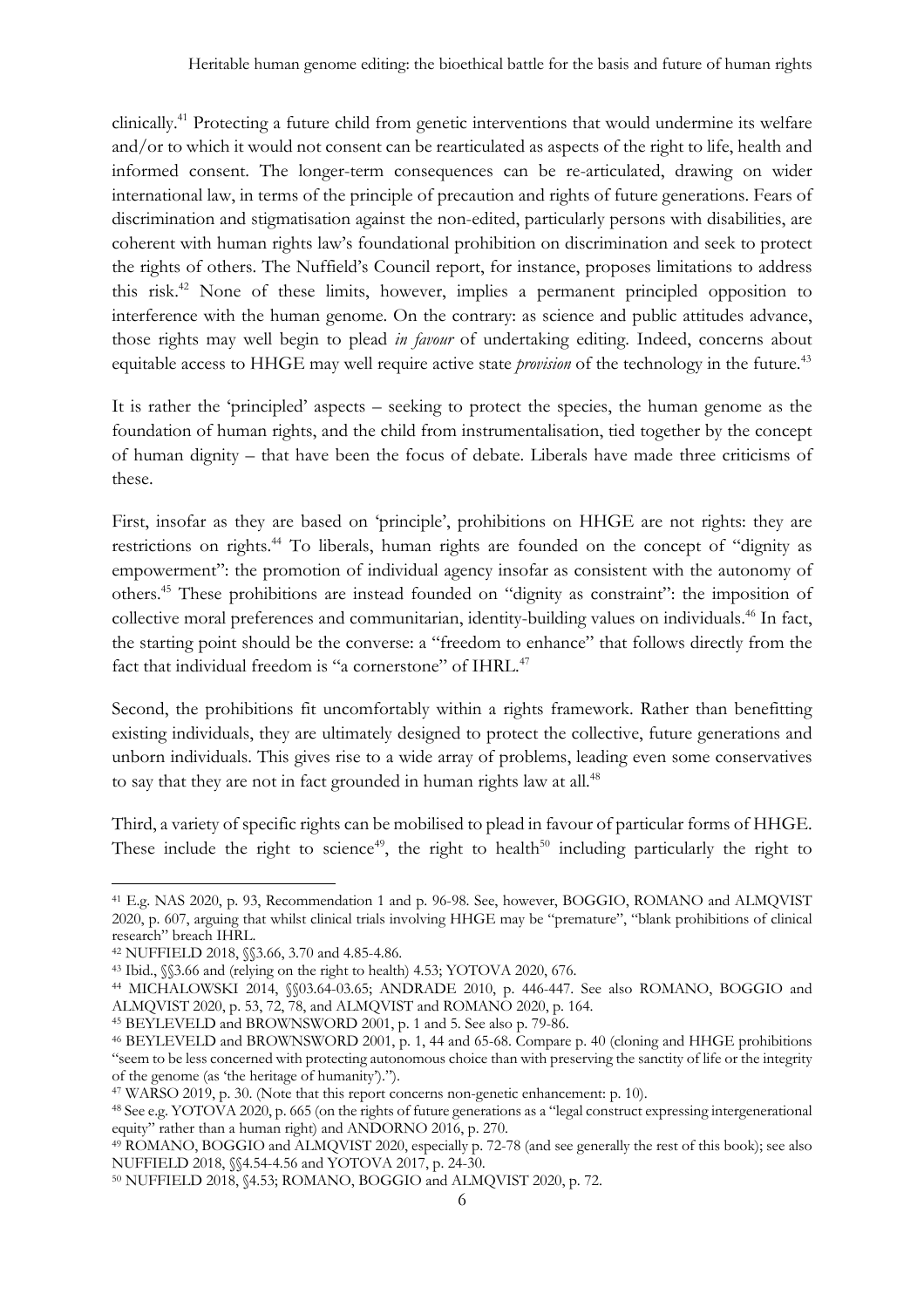reproductive health<sup>51</sup> and the rights of the child.<sup>52</sup> Boggio et al. and Yotova conclude that a blanket prohibition on HHGE research would be contrary to existing IHRL.<sup>53</sup> Importantly, authors derive from these rights complex sets of principles and limits to HHGE research and clinical application, sensitive to scientific advances and circumstances: for instance, Boggio et al. derive from the right to science alone five principles as to HHGE (freedom of research, sharing of benefits, solidarity, respect for dignity – interpreted, again, as *requiring* particular interventions rather than limiting HHGE – and protecting others). So far from prohibiting HHGE, then, human rights would *require*  that it be available, once research advances sufficiently, in certain circumstances.<sup>54</sup>

## **III. Analysis**

Both sides of this debate contend that the true reading of human rights law requires their position. How should we understand this?

Underlying this debate, I will argue, is a fundamental clash as to the orientation and basis of human rights. Both sides weave particular strands of human rights into a new tapestry. Both ignore the degree to which their tapestry diverges radically from the existing fabric of human rights law. This is best approached by considering the debate at two levels: the first as to the *tenor* of human rights law, where the liberals weave more consistently with existing practice; the second as to the *basis*, where the conservatives do.

## *III.1 The tenor of IHRL*

The liberal rights critique of the prohibitions is persuasive. Human rights' *orientation* is fundamentally in favour of individuals. Human rights law takes individual interests and autonomy as its starting point, with restriction in the collective interest requiring specific justification.<sup>55</sup> These prohibitions, insofar as principally justified by reference to the collective and the risk of instrumentalisation rather than harms to the specific (future) child's interests, autonomy or rights, do the opposite. They take the collective foundation of human rights and moral equality as their starting point and use this to restrict a wide range of individual rights. Insofar as they are concerned with protecting the individual that would be born edited, they 'protect' those individuals from

<sup>51</sup> ROMANO, BOGGIO and ALMQVIST 2020, p. 72; YOTOVA 2017, p. 22 (and see also p. 31 on the related right to family).

<sup>52</sup> YOTOVA 2017, p. 31-2. Yotova's 2020 article also mentions the rights of persons with disabilities, but in context seems to see those rights as limiting rather than supporting HHGE (YOTOVA 2020, p. 672-3; compare YOTOVA 2017, p. 32).

<sup>53</sup> BOGGIO, ROMANO and ALMQVIST 2020, p. 613-614; YOTOVA 2017, p. 30.

<sup>54</sup> See similarly, in the philosophical literature, BEYLEVELD and BROWNSWORD 2001, p. 155 and NUSSBAUM 2006, p. 193.

<sup>55</sup> See, for instance, ECtHR, *N. v. the United Kingdom* [GC], Judgment of 27 May 2008, no. 26565/05, §44; HENNEBEL and TIGROUDJA 2016, p. 30-31; and VERDIRAME 2013, p. 43. I do not seek to enter the lively debate as to how far group or collective rights can be human rights. Many scholars argue that such rights are only human rights where derivative of universal, individual rights or at least interests: NICKEL 2007, chap. 10; BEITZ 2009, p. 112-3; ETINSON 2018a, p. 30-1. The point I make here would be weakened, but not eliminated, if they were wrong. Even those who disagree tend to accept that IHRL primarily consists, for good reasons, of individual rights: e.g. BUCHANAN 2013, p. 314; p. 132-133.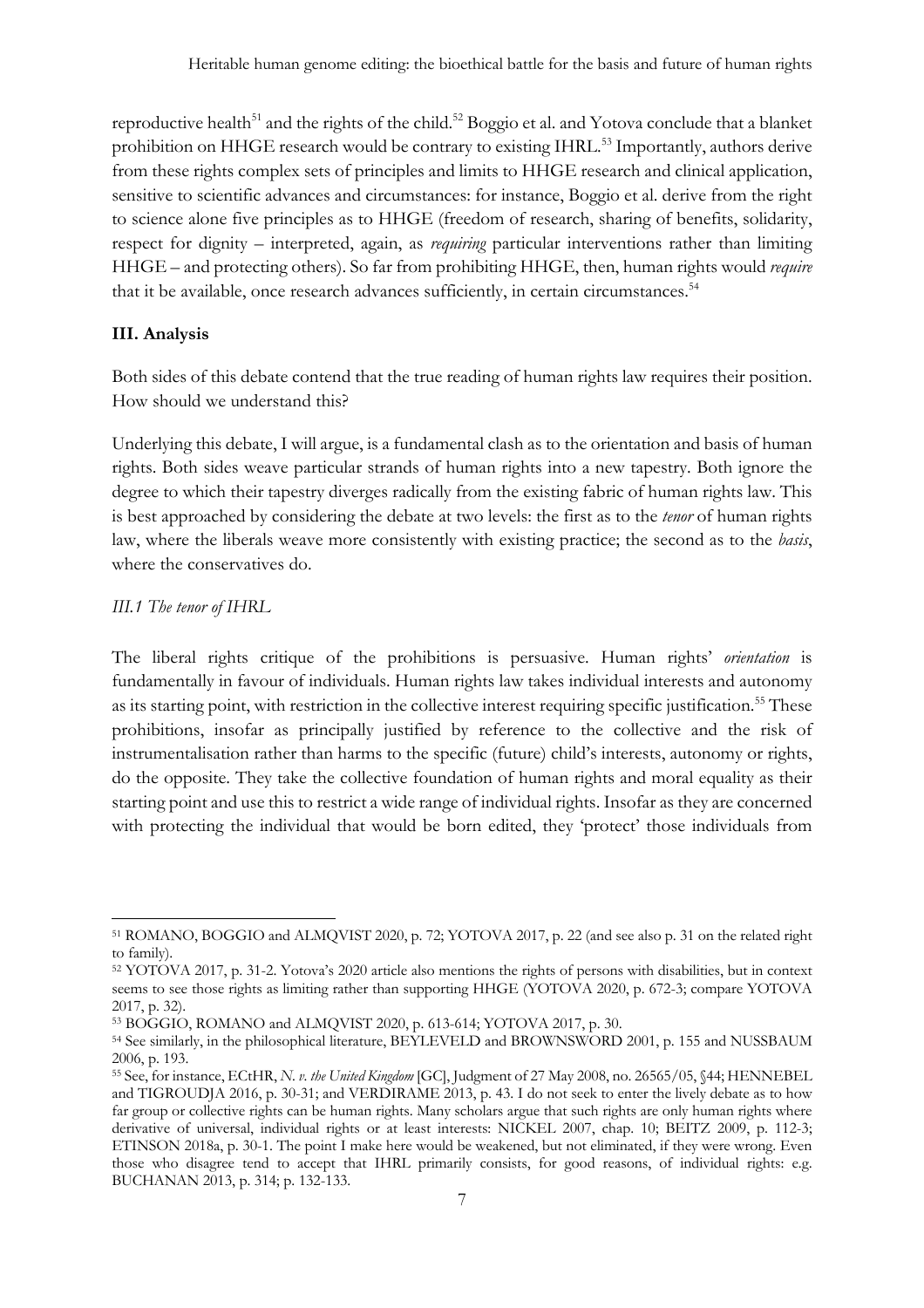*coming into existence* in a form that human rights themselves cannot promise adequately to defend and/or that is deemed too instrumentalised or deformed to be worth living.

Nevertheless, aspects of the liberal critique go too far. Whilst human rights take the individual as their first focus and generally promote autonomy, autonomy is manifestly not the only value that they defend. Dignity, equality and brotherhood animate rights as much as freedom: article 1 of the Universal Declaration of Human Rights ("UDHR"). Authors frequently comment on the prominent place given to the community within both human rights and their predecessor, natural rights.56 Indeed, human rights protect various public and private interests, not merely those of the rights-holder.57 It is for this reason that the more sophisticated models crafted by recent critiques which take into account such values – notably those of the Nuffield Council, Yotova and Boggio – are more persuasive than earlier attempts that sought to reduce human rights to autonomy.<sup>58</sup> More importantly, this is why attempts to reconstruct IHRL as prohibiting, as a matter of principle, blanket bans on clinical research and use of HHGE<sup>59</sup> or as permitting restrictions only on safety grounds<sup>60</sup> are not merely contrary to the prohibitions – which are, after all, currently part of human rights law – but also inconsistent with other aspects of human rights practice.

These points are, however, caveats. The sting of the critique remains: the prohibitions are collective restrictions on rights, and thus less consistent with IHRL's tenor than the liberal analysis.

Conservatives have made two moves seeking to neutralise this sting. The first is to counterattack. In this vein, van Beers accuses liberal critics of seeking to "impoverish" human rights discourse by denying the collective, species-protecting dimension of both human dignity and human rights.<sup>61</sup> There are three problems with this move. First, this species-protecting dimension is precisely an innovation of the two legal texts she cites as authority, namely Oviedo and the UDHG. <sup>62</sup> It is the conservatives who enrich, not the liberals who impoverish. Second, this innovation makes the prohibitions' justification depend on accepting highly-contested positions on the nature of collective rights and of human dignity in IHRL. <sup>63</sup> Third, this provides no conceptual boundaries to an innovation that cuts against the grain of the practice.

The second move is to retreat. Andorno contends that a "purely human rights approach is powerless to face these new challenges" as rights only protect existing individuals, not humankind

<sup>56</sup> Amongst many others, see NICKEL 2007, p. 12-14; ETINSON 2018a, p. 30; and TIERNEY 2001, p. 235 and 346- 347.

<sup>57</sup> E.g. ECtHR, *Steel and Morris v. the United Kingdom*, Judgment of 15 February 2005, no. 68416/01, §§85-89. More broadly, see BUCHANAN 2013, p. 259-267.

<sup>58</sup> Contrast e.g. BEYLEVELD and BROWNSWORD 2001, p. 79-86.

<sup>59</sup> BOGGIO, ROMANO and ALMQVIST 2020, p. 607 and 613; BROWNSWORD 2007. Compare WARSO et al. 2019, p. 61.

<sup>60</sup> BOGGIO, ROMANO and ALMQVIST 2020, p. 613-616.

<sup>61</sup> VAN BEERS 2020, p. 24-29 and 36.

<sup>62</sup> Oviedo's Explanatory Report expressly acknowledges this innovation: Oviedo Explanatory Report, §14, third indent (emphasis added): "It is no longer the individual or society that may be at risk but the human species itself." See similarly BOUSSARD 2007, p. 116-118, and compare JONAS 1984, p. 39-43.

<sup>63</sup> See above, n55 (on collective rights). On the ambivalence of 'human dignity' in this debate, see SEGERS and MERTES 2020, p. 38-39.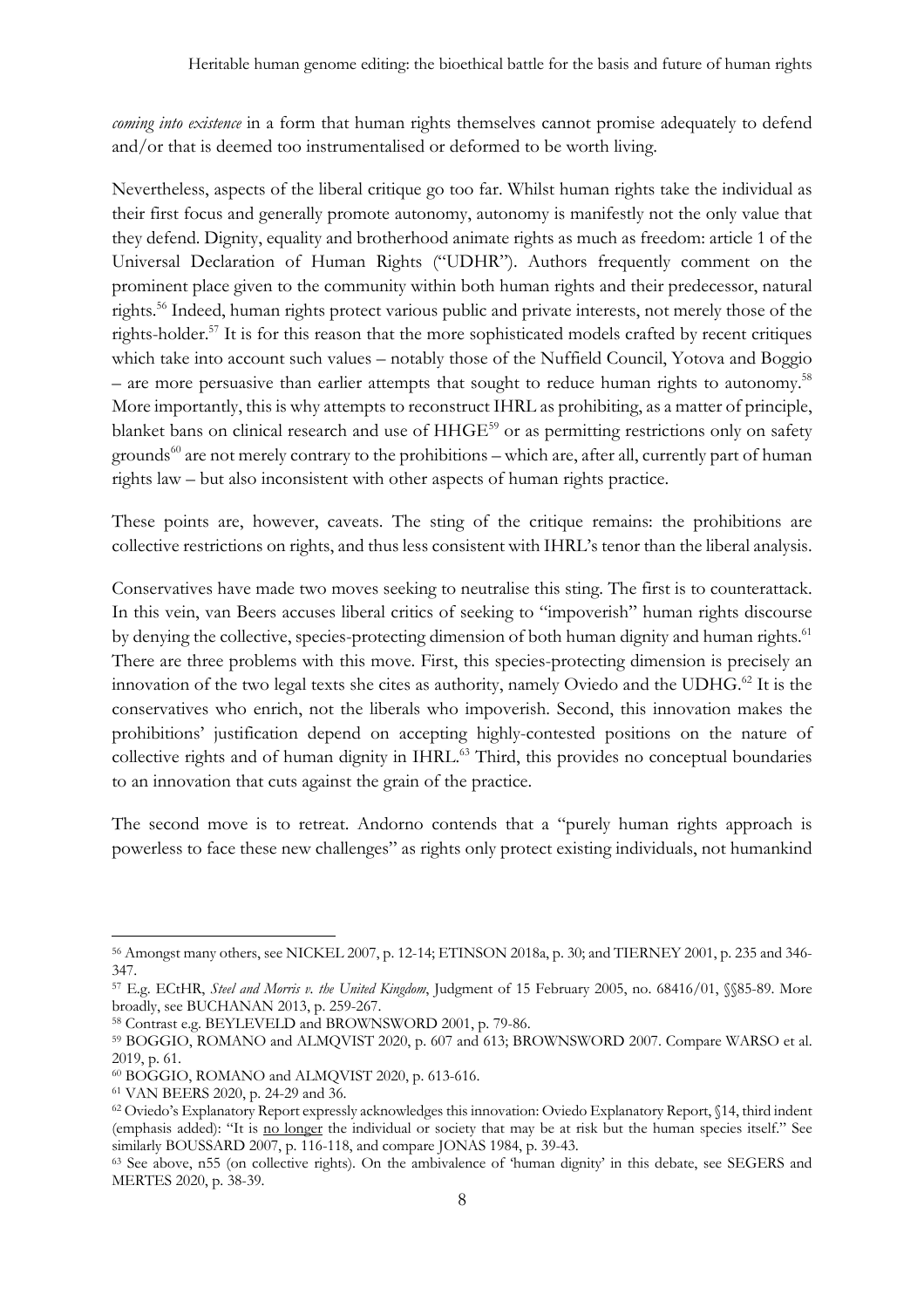as a whole or future generations. He thus argues that the instruments "directly appeal to the notion of human dignity, and not to human rights", this again being a collective notion of human dignity.64

This end to the debate is also inadequate. First, it is on its face inconsistent with the practice: these prohibitions, whose human rights roots extend back to 1982<sup>65</sup>, are in IHRL instruments. Second, it cedes the rhetorical ground of human rights to the opponents of the prohibition. It implicitly endorses the liberal strategy of casting human rights as embodying autonomy and other values as embodying "dignity as constraint" – something that, as we have seen, distorts human rights practice. Third, it depicts human rights law as having nothing to contribute on the subject of practices that are, *ex hypothesi*, a threat to the very existence of human rights. As Gomes puts it, "*le risque me semble bien réel que les biotechnologies contribuent à un asservissement de l'Homme par l'Homme ; ce contre quoi doivent lutter les droits de l'Homme."*<sup>66</sup> This brings us to the second level of the debate.

## *III.2 The basis of human rights*

The starting point for this level is the principled aspects of the justifications for the prohibitions: namely, that they seek to protect the species, the human genome as the foundation of human rights, and the child from instrumentalisation, tied together by the concept of human dignity. They seek, in other words, to protect the basis of human rights themselves.

For liberals, this understanding of human dignity and of the basis of human rights is fundamentally misconceived. It requires a religious or metaphysical understanding of the famously contested concept of dignity that lacks majority support $67$  or is too nebulous to be helpful. $68$  To the extent dignity has meaning, it is as "dignity as empowerment" – that is, promoting autonomy and therefore the approach set out in the previous section.<sup>69</sup> Human rights do not depend on dignity; nor do they depend on the possession of a human genome, which is in any event a "metaphysically" and "biologically incoherent" concept.<sup>70</sup>

Rather, human rights – philosophically and as a matter of social fact – rest on capabilities, agency or some related set of features that do not depend on species membership. The very aim of human rights is precisely to treat agents as equal *despite* certain differences in capabilities, so that changes in human capabilities would not threaten human rights.<sup>71</sup> In fact, it is the conservative understanding that threatens the basis of human rights by valorising the moral status of "a

<sup>64</sup> ANDORNO 2016, p. 270 (but contrast the text to n4 above). Compare DUPRÉ 2015, p. 73.

<sup>65</sup> PACE, Recommendation 934 (1982) *on genetic engineering*. Importantly, the drafter acknowledged the proposed right's legal difficulties – notably in conferring rights on future persons – but relied on the "prerogative of the legislator": PACE 1982, p. 662 and 677. Those difficulties can cut both ways: in invoking the rights of the child as supporting HHGE, for instance (n52 above), liberals also rely on the rights of future persons.

<sup>66</sup> GOMES 2018, p. 43.

<sup>67</sup> FENTON 2008, p. 4; ROMANO, BOGGIO and ALMQVIST 2020, p. 76-77 and BOGGIO, ROMANO and ALMQVIST 2020, p. 615-616. See similarly MICHALOWSKI 2014 and WARSO 2019, p. 61.

<sup>68</sup> NUFFIELD 2018, p.116 and §5.16.

<sup>69</sup> BOGGIO, ROMANO and ALMQVIST 2020, p. 616; BEYLEVELD and BROWNSWORD 2001; and FENTON 2008, p. 5.

<sup>70</sup> NUFFIELD 2018, §§3.32, 3.82, 3.90 and 4.39.

<sup>71</sup> FENTON 2008, p. 4; CHARO 2018, p. 346 and 348-349. See also ANDRADE 2010, p. 445-446 and COCHRANE 2012, p. 319-321.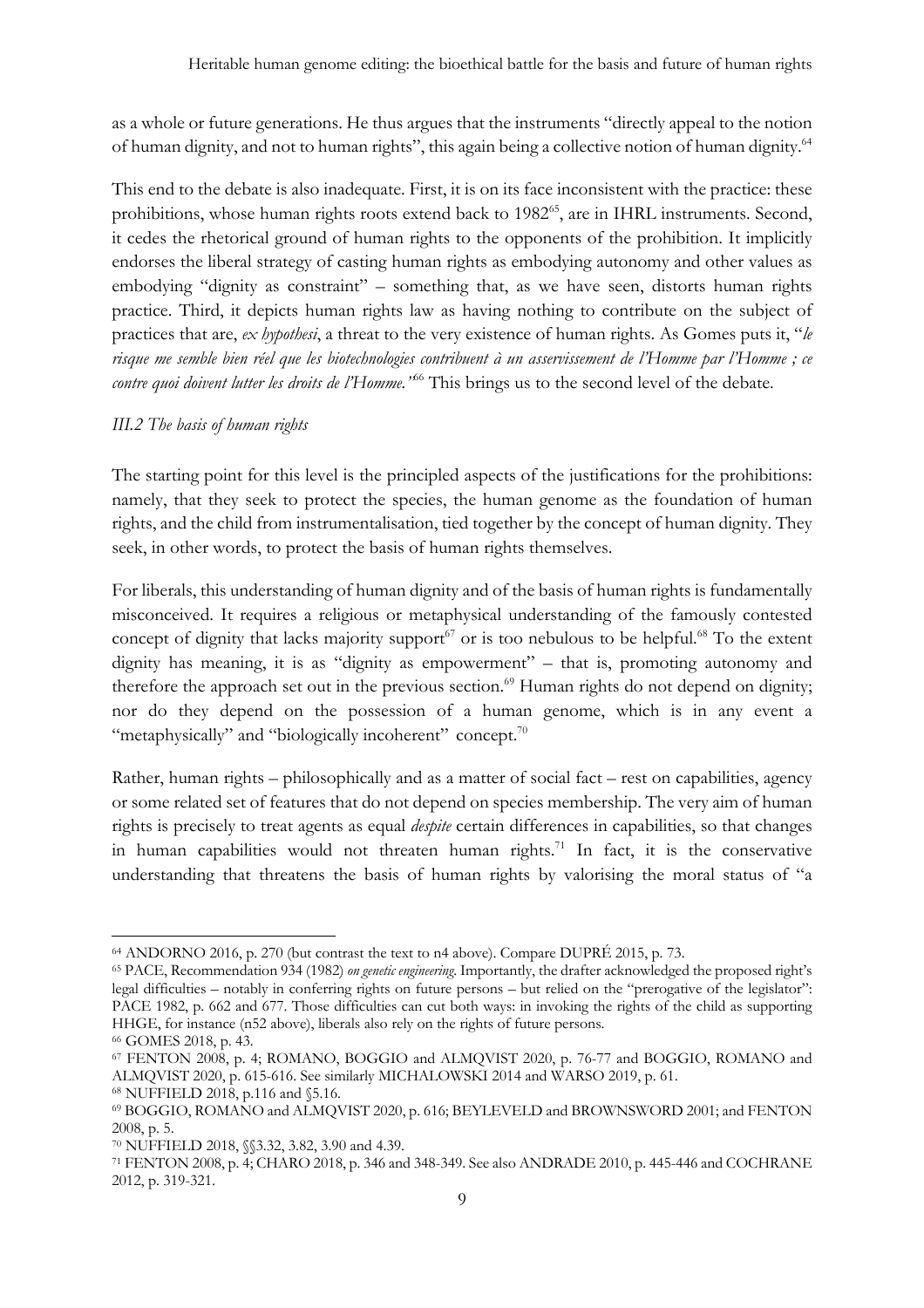peculiarly evolved form of biological class of mammals", thereby "fall[ing] into an essentialist approach that may have some intuitively repugnant corollaries."72 As Fenton puts it:

"if a child born tomorrow lacked, for example, the capacity to reproduce sexually, or had gills instead of normal human breathing apparatus, that child would not be denied human rights, though she may represent the beginning of 'posthumanity".<sup>73</sup>

All that is necessary, then, is to ensure international recognition that the genome-edited enjoy human rights in full.<sup>74</sup>

This liberal critique suffers from three problems. First, in their own words, it "founders on the problem of pluralism."75 The past decade has seen fresh vigour in the historical and philosophical debates over the nature and foundation of human rights.<sup>76</sup> One influential set of views does indeed ground human rights in agency, interests or capabilities alone.<sup>77</sup> But this is just one cluster of positions in a vast debate. Some ground human rights in other values or concepts such as human vulnerability<sup>78</sup>, human dignity<sup>79</sup>, human nature<sup>80</sup>, a prohibition on certain inferiorising treatment<sup>81</sup>, self-evident normativity<sup>82</sup> or divine authority.<sup>83</sup> For others, human rights are justified as a means equitably to promote overall well-being<sup>84</sup> or protect democratic decision-making.<sup>85</sup> Many scholars appeal to multiple justifications and values $^{86}$ ; some eschew foundations entirely. $^{87}$ 

Second, agency and capabilities accounts face serious challenges.<sup>88</sup> They struggle to explain why some of the most vulnerable – those who most require human rights – are included. Griffin, the leading agency theorist, candidly reveals that infants, the mentally handicapped and those in a permanent vegetative state should not enjoy human rights, something that is irreconcilable with practice.89 Beyond this, they are difficult to reconcile with the fundamentally egalitarian nature of human rights.<sup>90</sup> Human rights do not merely protect human capabilities; they also precisely aim to *flatten* variation in capabilities, granting status equality to all notwithstanding superficial (e.g. racial) and significant (e.g. intellectual) differences between individuals. But this requires some

<sup>80</sup> FUKUYAMA 2002, especially p. 172.

<sup>72</sup> NUFFIELD 2018, §3.88. Contrast BOGGIO, ROMANO and ALMQVIST 2020, p. 616, arguing that this is already the case.

<sup>73</sup> FENTON 2008, p. 6.

<sup>74</sup> NUFFIELD 2018, §4.107.

<sup>75</sup> FENTON 2008, p. 5.

<sup>76</sup> Generally CRUFT, LIAO and RENZO 2015; ETINSON 2018a, p. 1 and KOSKENNIEMI 2018, p. 42. See also the useful overview in NICKEL 2021, §§2.1-2.2.

<sup>77</sup> Most prominently GRIFFIN 2008 and NUSSBAUM 2011. Note that even Griffin also takes into account various other criteria under the umbrella of "practicalities" in addition to pure agency.

<sup>78</sup> TURNER 2006.

<sup>79</sup> See generally WALDRON 2015.

<sup>81</sup> SANGIOVANNI 2017.

<sup>82</sup> ETZIONI 2010.

<sup>83</sup> Summarised in HENNEBEL and TIGROUDJA 2016, p. 40f-41.

<sup>84</sup> TALBOTT 2010.

<sup>85</sup> ZYSSET 2017, p. 207 and 211.

<sup>86</sup> TASIOULAS 2012; NICKEL 2007, p. 53-61; BEITZ 2009, p. 127 and 173 and BUCHANAN 2013, chap. 2.

<sup>&</sup>lt;sup>87</sup> E.g. RAZ 2010; BEITZ 2009, p. 99.<br><sup>88</sup> Generally CRUFT, LIAO and RENZO 2015, p. 12-16.

<sup>89</sup> GRIFFIN 2008, chap. 4. Compare NUSSBAUM 2006, p. 187.

<sup>90</sup> CRUFT, LIAO and RENZO 2015, p. 16; and LIAO 2015, p. 92. On this egalitarian nature, see particularly BUCHANAN 2013, p. 28-36 and also SANGIOVANNI 2017, p. 1 and 15 and FENTON 2008, p. 4.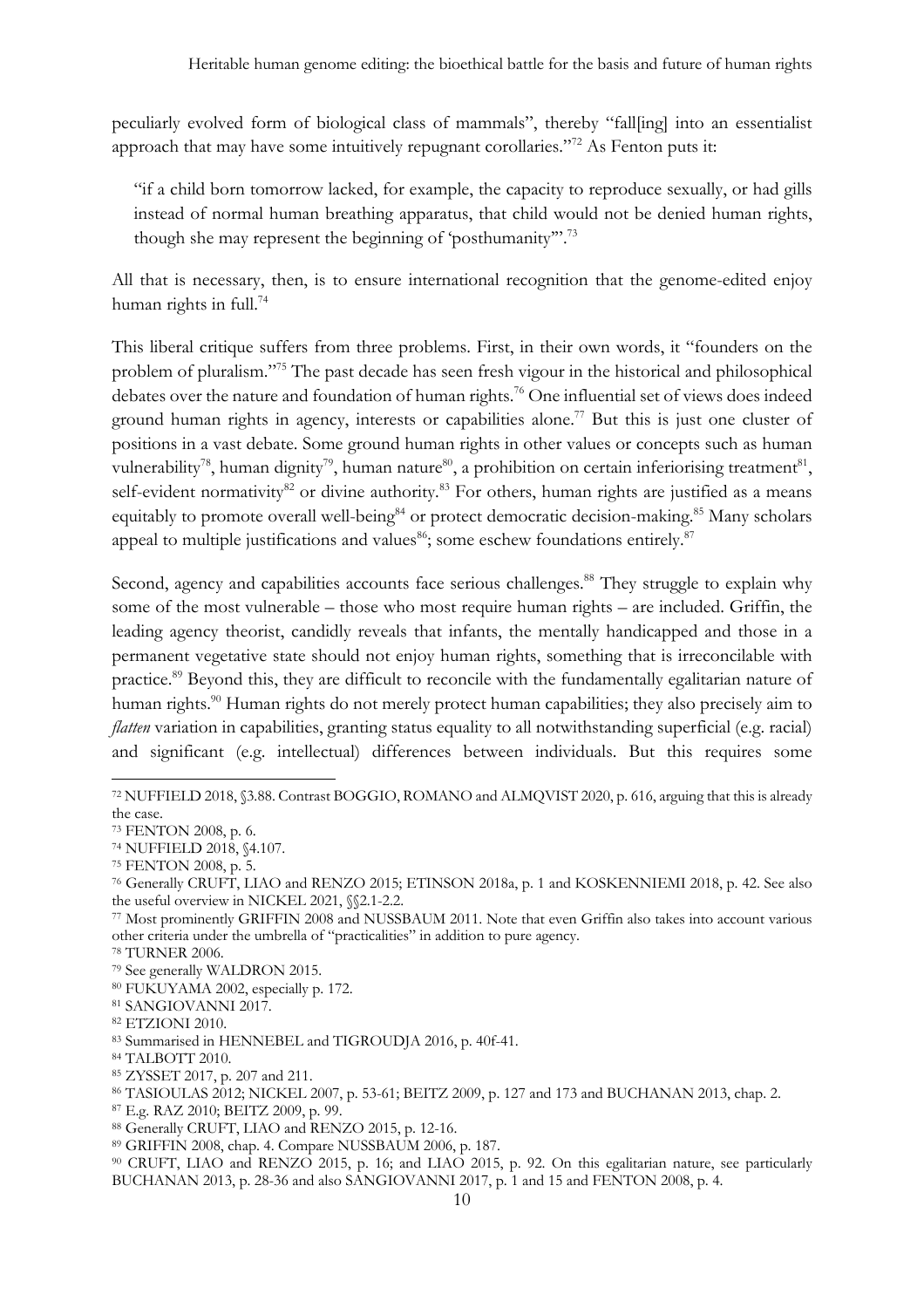benchmark to which the equality can be pegged. The most developed capabilities theory, Nussbaum's, envisages measuring *species-standard* capability with a view to granting rights to animals.<sup>91</sup> Yet this requires that agents can be categorised as belonging to a particular species, something that depends partly on the reality of phenotypic variation and partly on social construction. We thus return to the proponents' argument: that divergences in actual or perceived capabilities would undermine the moral equality that underpins human rights.<sup>92</sup>

Third, this philosophical disagreement points towards a deeper truth about the social fact of widespread agreement on human rights. As bioethicists frequently note, one of the strengths of moral and legal human rights is their ability to bracket theoretical disagreement and focus on areas of practical agreement.93 The lack of a single theoretical framework is frequently cited as a crucial feature of the practice's success.<sup>94</sup> That consensus is critically facilitated by the fact that the central idea of human rights can be crisply stated: they are the rights that all humans have simply by virtue of their humanity.95

Yet that consensus is precisely theoretically shallow and fragile. Historically, it is very much an anomaly.<sup>96</sup> This is the crucial point that liberals do not address: it may be possible to map the rights of particular animal-human hybrids (chimaeras), posthumans or 'subhumans' neatly into an interests- or agency-based theory, but it does not follow that all human rights theories would lead to the same result. Nor does it follow that the majority of humans would agree.<sup>97</sup> The degree of social, political and legal conflict caused by existing boundary cases (notably in the context of abortion, human embryonic stem cells and animals' rights) provide little grounds for optimism.

The conservative attempt to maintain the current, pluralistic basis of human rights is thus more consistent with the practice than the liberal efforts to reconfigure human rights as grounded exclusively in agency or capabilities.

## *III.3 A reconstruction of the prohibitions*

We are now in a position to reconstruct the principled justifications for human rights prohibitions on HHGE. I want to propose an understanding that takes seriously their stated aim of protecting the basis of human rights. Rather than protecting individual rights, they act as a *defence mechanism* for human rights and, beyond this, for the 'human' which that law defends. They are best understood not as individual rights, collective rights or freestanding dignity provisions. Rather,

<sup>91</sup> NUSSBAUM 2006 , p. 363.

<sup>92</sup> Text to n26 above.

<sup>93</sup> ASHCROFT 2010, p. 654.

<sup>94</sup> E.g. NICKEL 2007, p. 7-8; BEITZ 2009, p. 21 and 67-8; and VERDIRAME 2013, p. 30-31.

<sup>95</sup> My claim is that this idea is central to the practice of human rights: see, for instance, recital 1 and arts1-2 UDHR. I do not seek to enter the philosophical 'orthodox/political' debate as to whether that idea *in fact* defines human rights (see generally CRUFT, LIAO and RENZO 2015, p. 4-10). One can reject that 'orthodox' position whilst still recognising that the idea is central to the practice: see e.g. BUCHANAN 2013, p. 73-74 and 313.

<sup>96</sup> TIERNEY 2001, p. 1 and 252-254.

<sup>97</sup> Indeed, some liberals acknowledge this risk: BEYLEVELD and BROWNSWORD 2001, p. 165-166 (chimaeras should not be created given the risk of discrimination) and FENTON 2008, p. 6, n20 (sufficient divergence would undermine moral equality, but such divergence would never happen).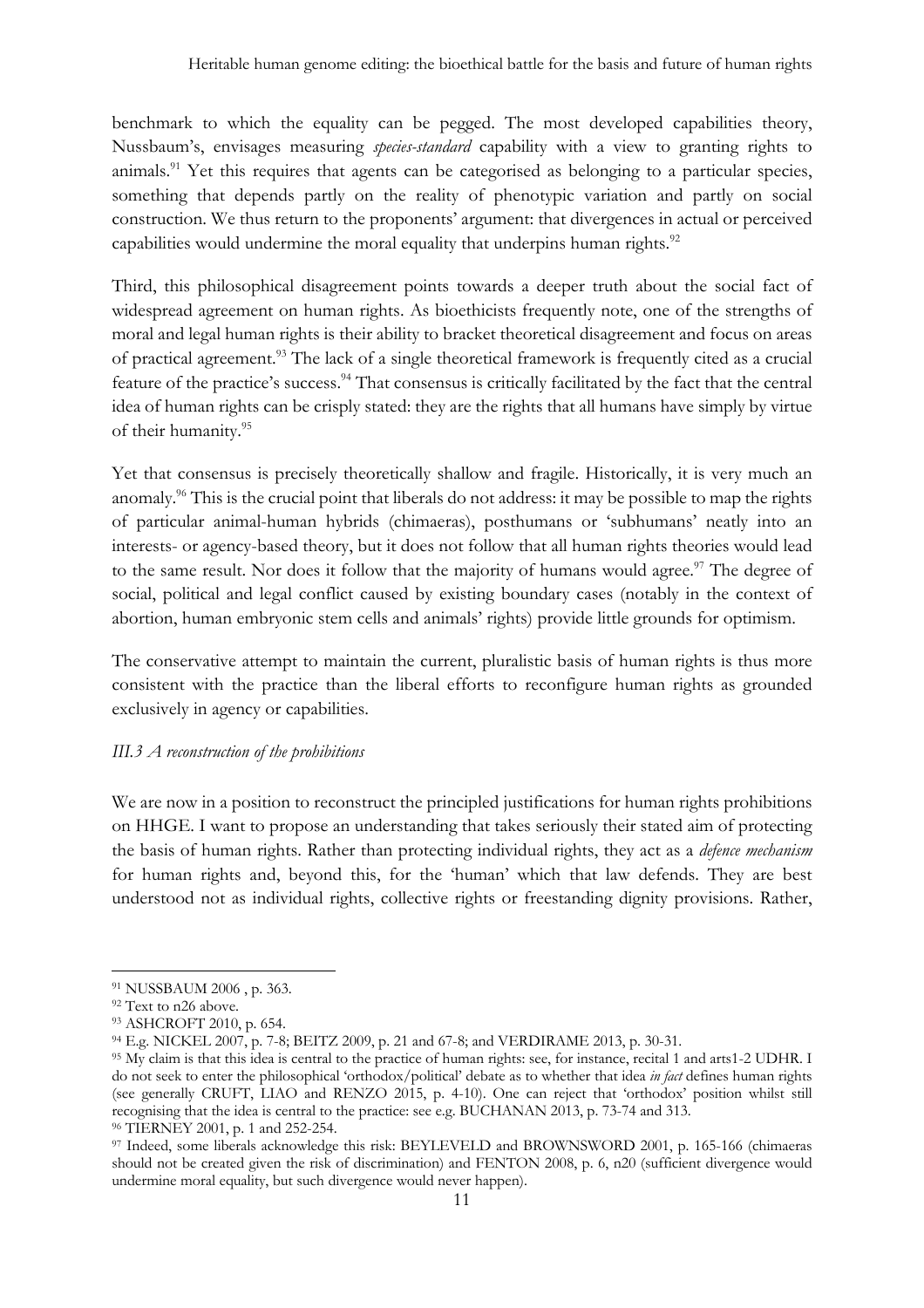they fit in the vein of a neglected but universal feature of human rights treaties: abuse and derogation clauses.

Abuse clauses prohibit human rights treaties from being interpreted so as to imply "for any State, group or person any right to engage in any activity […] aimed at the destruction of any of the rights and freedoms set forth herein".<sup>98</sup> In the ECHR's case, these aim to prevent states, groups or individuals from "rely[ing] on the Convention's provisions in order to weaken or destroy the ideals and values of a democratic society"<sup>99</sup> and is premised on the need for a "democracy capable" of defending itself".100 Temporary derogation from most, but not all, rights is possible where "war or other public emergency threaten[s] the life of the nation".101 Derogation covers a wide variety of situations, one of which is threats to "the existence or basic functioning of institutions indispensable to ensure and protect [human] rights".<sup>102</sup>

At a narrow level, abuse and derogation clauses underline the point made above: if one takes seriously the claim that some or all HHGE would undermine the basis of human rights, then it is implausible to contend that human rights themselves require that those activities be permitted.

More broadly, this self-defending, "militant democracy" spirit within human rights practice provides a sounder foundation for the principled prohibitions than the alternatives considered above. Like those alternatives, it would require an evolution in human rights practice: it would extend that spirit beyond activities deliberately aimed at the destruction of rights or democracy, and it would *require* prohibition rather than merely *reducing the scope of rights*. But these changes involve less radical changes – at least at present – than granting rights to future persons or recognising purely collective rights. This approach would, further, anchor the prohibitions more directly in their principled basis.

Perhaps most importantly, it would imply strict limits to the prohibitions, arising from that principled basis and the exceptional nature of abuse and derogation clauses and grounded in our advancing moral and scientific knowledge.103 They would be limited to actions that, individually or cumulatively, "affec[t] the viability of a community based on respect for human rights".104 A great deal of further work would be required to show that the only way to prevent this was a permanent, absolute prohibition on clinical HHGE. That work would need to explain why mitochondrial replacement therapy appears to be an exception to this rule, as well as why the widespread existing practices of prenatal diagnosis (testing a foetus for genetic conditions, including to inform abortion decisions) and pre-implantation genetic diagnosis (testing embryos for genetic conditions, typically to help decide which embryo(s) to implant) do not raise the same threat. It would, finally, need to

<sup>98</sup> Article 17 ECHR, article 5(1) ICCPR and article 30 UDHR. Compare article 29(a) ACHR.

<sup>99</sup> ECtHR, *Zdanoka v. Latvia* [GC], Judgment of 16 March 2006, no. 58278/00, §99; ECtHR, *Bîrsan c. Roumanie* (dec.), Decision of 2 February 2016, no. 79917/13, §68.

<sup>100</sup> ECtHR, *Zdanoka v. Latvia* (n99), §100. See MORREE 2016, p. 259: "The ECHR also clearly breathes the spirit of military democracy".

<sup>&</sup>lt;sup>101</sup> Article 15 ECHR; article 27 ACHR; and article 4 ICCPR.<br><sup>102</sup> UN COMMISSION ON HUMAN RIGHTS 1984, §39(b).<br><sup>103</sup> On the limitation of abuse and derogation clauses to exceptional circumstances, see ECtHR, *Perinçek v. S* [GC], Judgment of 15 October 2015, no. 27510/08, §114 (abuse) and ECtHR, *Lawless v. Ireland (no.3)*, Judgment of 1 July 1961, no. 332/57, §§9-22 and 28 (derogation).

<sup>104</sup> SOMSEN 2009, p. 123.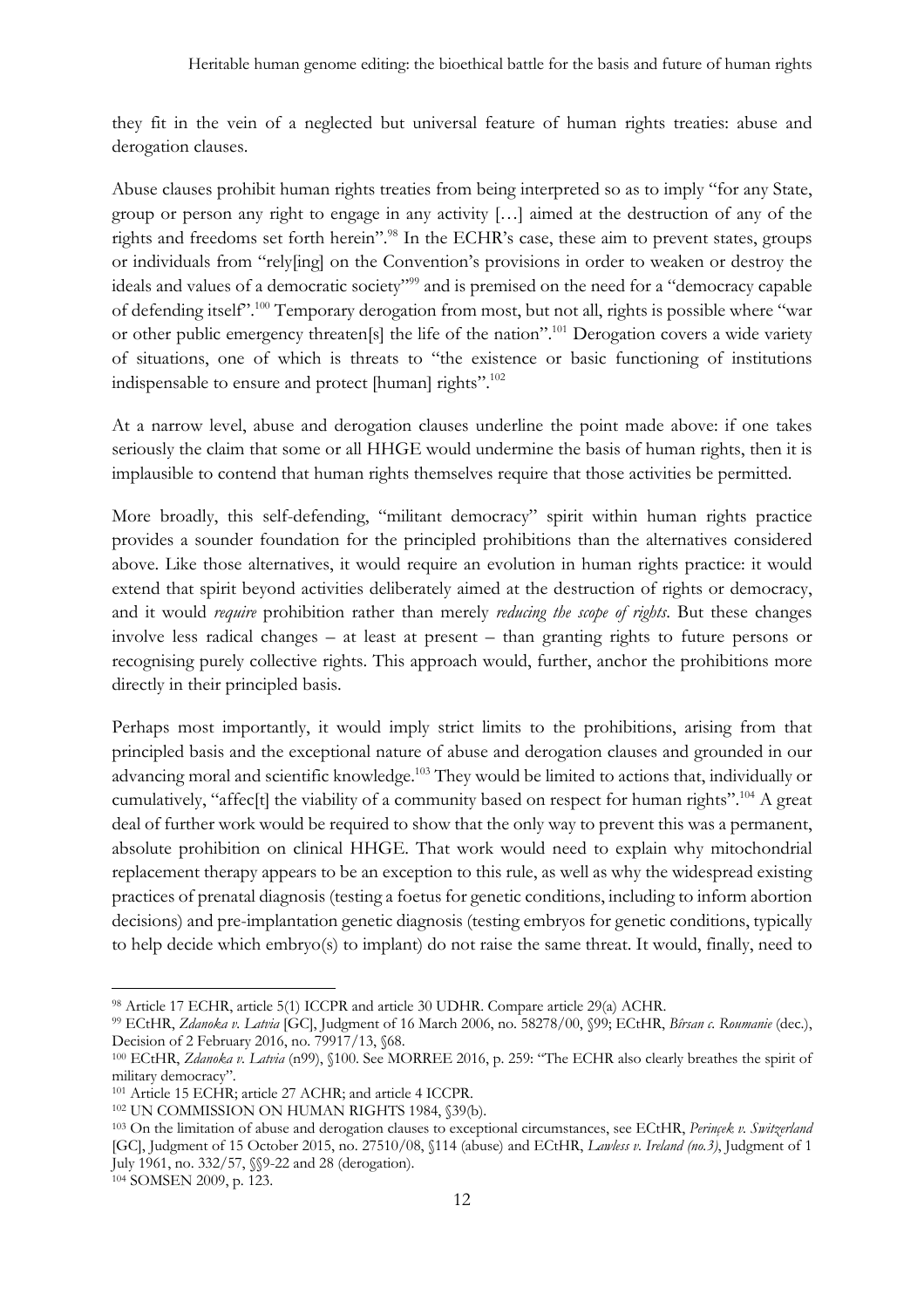reckon with the considerable human rights arguments in favour of HHGE in certain cases, as well as showing why other approaches (such as ensuring a strong legal framework to prevent discrimination against or by those born from HHGE and/or limitations and regulation) would not suffice.

## **IV. Human rights and the direction of humanity**

Reconstructed in the above way, the debate over the principled justifications for HHGE prohibition comes down to a clash between two visions. Both draw on particular strands of human rights practice – but both entail radical transformation of the same. Liberals promote an approach that is consistent with the liberal tenor of human rights law. But in the long term, their approach risks requiring a reconfiguration of human rights law away from its current pluralistic, partlyspecies-centric grounding towards a more abstract, likely agent-focussed basis and enlarging its autonomy-promoting aspects. Conservatives seek to defend that pluralistic basis through preventing changes that might call into question the universality of human rights or change the nature of the human they defend, something that is best analogised to abuse and derogation clauses within human rights treaties. But they do so at the cost of departing from the pro-individual orientation of human rights law and of serious interferences with other human rights.

With this understanding of the debate, we can return to our starting point: how appropriate are human rights as the battleground for this debate?

As bioethicists frequently note, human rights are in practice the *lingua franca* of global, cross-cultural moral discourse; moreover, they provide a ready-made set of legal instruments and institutions.105 Whilst human rights law does not – unlike bioethics – classically address questions concerning the survival of humanity, we have seen above how the language is flexible, self-critical and rich enough to accommodate a variety of competing visions. Consequently, philosophical analysis of the foundations or tenor of human rights can only take one so far: politics and practice, not theory, will determine which of those visions prevails.<sup>106</sup> In this clash of visions, a crucial advantage of human rights is that it forces one to place the aim of survival in the context of the other values and freedoms that we consider fundamental to humanity. The liberal rights critique of the prohibition shows how this can yield highly sophisticated models for regulating HHGE. As MacDonald put it:

"It is the duty of the individual to preserve society for his descendants. For individuals perish but England remains. But the plain man may well ask why he must preserve a society for his descendants if it neither is, nor shows any prospect of being, worth living in? Will his descendants thank him for their consideration?"<sup>107</sup>

<sup>105</sup> KNOWLES 2001; ASHCROFT 2008, p. 47-48; ARRAS and FENTON 2009; ASHCROFT 2010; TEN HAVE 2016, especially p. 103-106 and 212-213.

<sup>106</sup> Compare ASHCROFT 2010, p. 646 and 654-655, especially 655; KOSKENNIEMI 2018, p. 42 and 54-55; and HENNEBEL and TIGROUDJA 2016, p. 66. Contrast FENTON 2008, p. 7, ARRAS and FENTON 2009, p. 36 and particularly FENTON and ARRAS 2010, p. 132.<br><sup>107</sup> MACDONALD 1984, p. 33.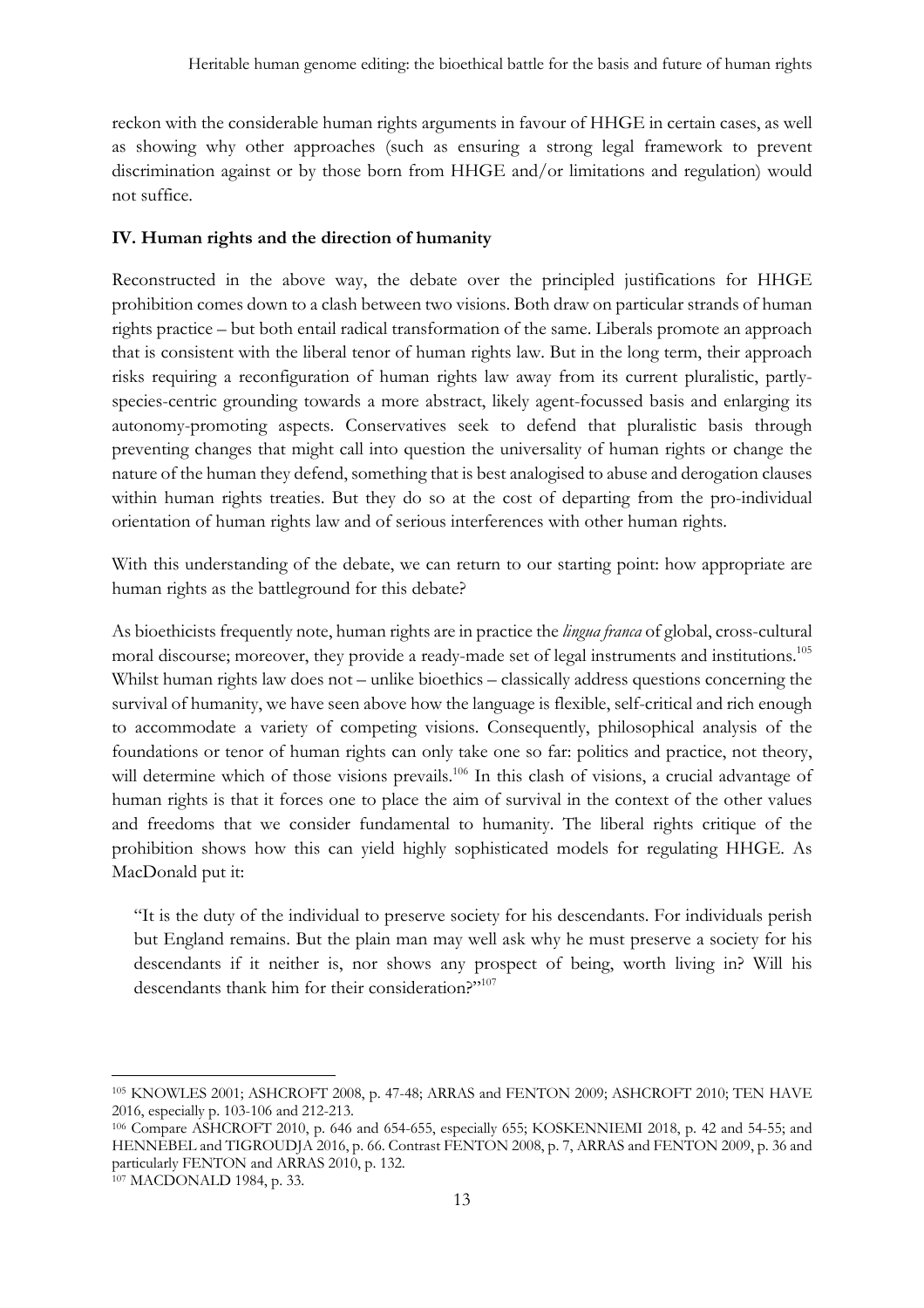Nevertheless, human rights have profound weaknesses as the terrain for this debate. Even as we have reconstructed this debate, a number of important aspects remain ill-focussed or inadequate. Both the conservative and the liberal visions fit uncomfortably within human rights; human rights are typically seen as permanent once enshrined; and international human rights biolaw is, for all its majestic institutionalisation, legally weak. <sup>108</sup> Perhaps their most important weakness arises precisely from their strength: their shallow theorisation and ability to condense an overlapping consensus into short, open-textured legal provisions can obscure the real stakes behind a disagreement.

That last weakness is particularly acute here. Let us start with the reconstructed prohibitions. By following this path, IHRL would seek to prevent changes that threaten the basis and boundaries of human rights, in particular by preserving "humanity as it is".<sup>109</sup> As noted above, a permanent, absolute prohibition on HHGE appears to be disproportionate to that aim. Yet it also appears utterly inadequate. HHGE (and similar activities outlawed by IHRL, notably reproductive cloning) are far from the only foreseeable advance that risks calling into question the boundary and basis of human rights: artificial intelligence, advancing understandings of consciousness, the prospect of "uploading" human consciousness to machines, cybernetic and biomedical enhancement of existing humans (and particularly soldiers), increasing sensibility towards non-human animals or even the discovery of intelligent extra-terrestrial life may all do the same.

Human rights law does not presently seek to prevent these advances, and understandably so: to take this seriously would require very extensive restrictions of several core rights, including the right to science, to assembly and to free expression. They would further risk limiting research that could benefit other rights (notably the right to life, right to health and right against torture and inhuman and degrading treatment or punishment) and advances in moral consciousness that could benefit agents who *ex hypothesi* merit rights protection. If pursued seriously and rigorously, this would entail a fundamental reorientation of human rights law that may be too much for the language to support.<sup>110</sup> Even if it could be reoriented in this way, human law – particularly the comparatively loose body of human rights law – may well prove unable to hold off the river of time and ossify the current conditions of its own existence.

Conversely, the liberal view obscures a wide variety of paths with different outcomes for both humanity and the language of human rights. For some, humanity can continue innovating at will without this ever raising existential problems: in particular, genome editing would never lead to such differences as would undermine the basis of human rights. It is possible that this is true empirically. But there is no *a priori* reason to believe that human rights or innovation cannot contain the seeds of their own destruction. One wonders whether echoes of natural rights thinking –

<sup>108</sup> ASHCROFT 2010, p. 658; BIOY 2018, p. 97.

<sup>109</sup> DUPRÉ 2018, p. 106. Compare DUPRÉ 2015, p.79 and 156, arguing that the CFR's eugenics and reproductive cloning prohibitions are an "attempt to control humanity's time by constructing normative boundaries in order to maintain a sort of temporal status quo."

<sup>110</sup> BAXI 2009, p. 212. Compare (more optimistically) DÜWELL 2014, p. 552 and 558.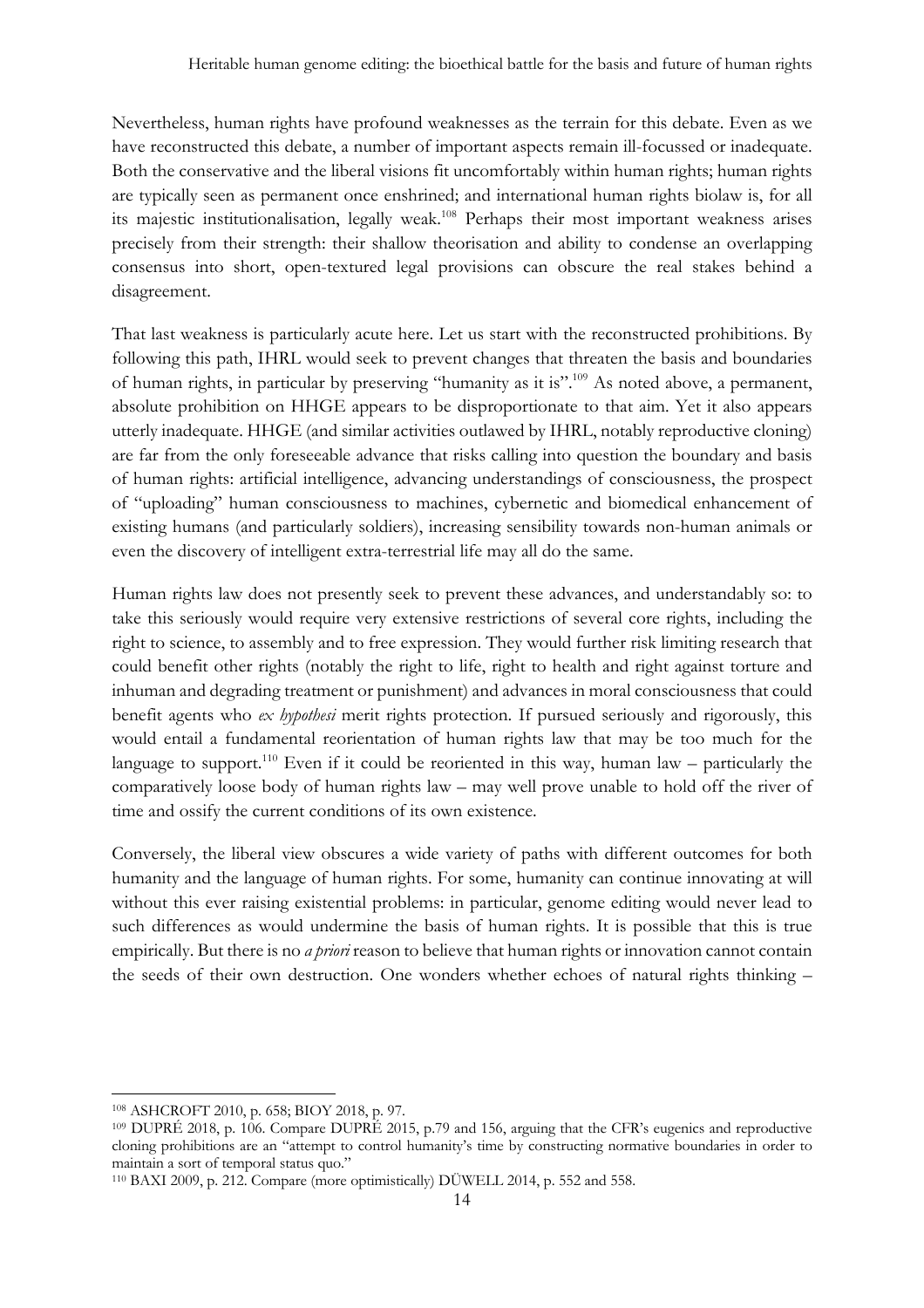whereby rights are inferred from and resonate with an eternal normative order such that they cannot be self-undermining  $-$  are distorting the debate here.<sup>111</sup>

Those paths include the following. Humanity might develop in a way that stretches without breaking the boundaries of what we consider "human". Collective individual or state-directed decisions could nevertheless lead to increasing homogenisation in the human genome, leaving humanity more vulnerable to extinction.<sup>112</sup> If non-human agents are developed or discovered, the capabilities or agency-based conception of rights could, as liberals argue, prevail. That could mean moral equality is maintained between all such beings. Or objective differences between groups could justify a "two-tiered system of rights".<sup>113</sup> Humanity may continue to exist, or it may – as some desire – come gladly to accept its replacement by a higher artificial or bioengineered species.114 On the other hand, this proposed transformation of human rights may fail. The language's speciesist strand may prevail, maintaining their egalitarianism internally but being used to justify the oppression of non-human beings<sup>115</sup> or being used as a rallying cry to defend humanity from a superior oppressor. Or the language of universal rights may fall into disuse entirely, as it has in the past.116 The present time may look, in retrospect, like a brief blip of fragile, formal moral equality and freedom – far from fully respected in practice – amongst hundreds of thousands of years of hierarchy.

## **Conclusion**

This article has made two arguments. First, the debate on HHGE and human rights is underpinned by a clash of visions as to the orientation, basis and limits of human rights themselves. Proponents and opponents of a permanent prohibition on HHGE both draw on strands of existing practice; both, however, ignore the radical transformation of that practice entailed by their approach. Opponents or 'liberals' draw on human rights' liberal tenor and the wide range of rights that plead in favour of HHGE. Long-term, however, this risks requiring a shift from *human* to *persons*' rights – a fundamental and likely controversial shift. Proponents or 'conservatives' seek to avoid that risk to the basis of human rights and the nature of the human they defend. Yet this will increasingly require a departure from the pro-individual tenor of human rights and serious interferences with a variety of rights. I further argued that the prohibitions are best understood not as collective rights or dignity protections, but rather as 'self-defence' provisions analogous to abuse and derogation clauses. This implies principled limits to the same, grounded in scientific and moral advances, and offering a path for the unblocking of this debate.

Second, human rights have serious limitations as the terrain for this debate. They have important advantages: they have wide and cross-cultural appeal, place this question in the context of other fundamental human values and freedoms, and are flexible and rich enough to accommodate a

<sup>111</sup> Compare SHUE 1980, p. 93. Some religious perspectives indeed do see posthumanity as posing no problem for this reason: WEISS 2014, p. 328-329.

<sup>112</sup> YOTOVA 2020, p. 682.

<sup>113</sup> BUCHANAN 2009, p. 350.

<sup>114</sup> E.g. HARRIS 2011; TEGMARK 2018.

<sup>115</sup> Compare, in respect of the existing rights of animals and the disabled, Buchanan's perspicacious analysis: BUCHANAN 2009, especially p. 360 and 375. 116 TIERNEY 2001, p. 345.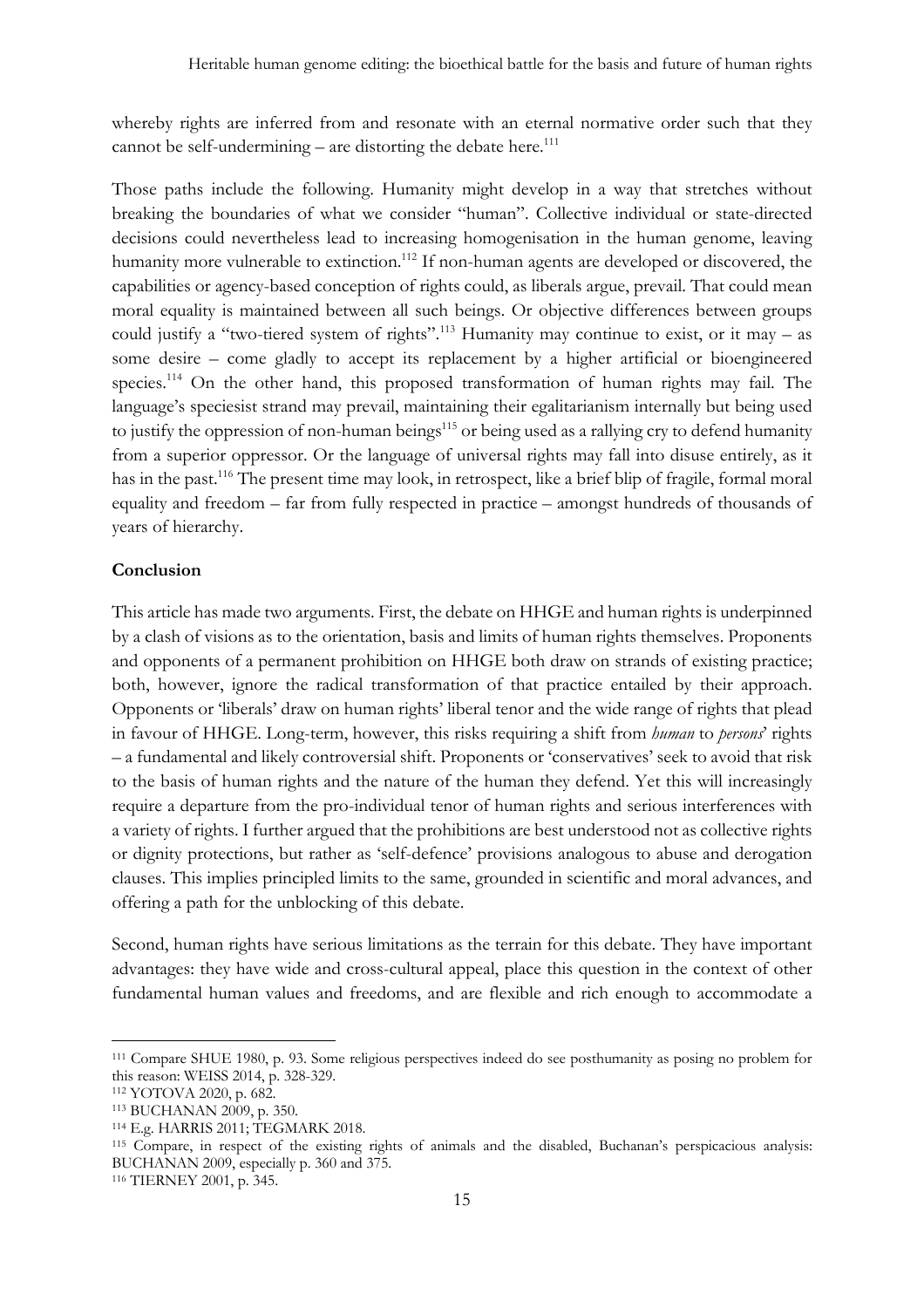variety of competing visions. Yet both visions ultimately fit uncomfortably with IHRL, and existing IHRL biolaw has proven legally weak. Above all, human rights obscure the true existential stakes behind this clash: the costs and possible futility of prohibitions seeking to ossify the current conditions of IHRL's existence in the case of the conservative vision, and the radically different directions for the species and moral equality lying behind the liberal view.

Perhaps, then, human rights ought to be abandoned as a framework for addressing existential risks of this sort.<sup>117</sup> As in international environmental law, perhaps a separate set of legal instruments with their own logic in parallel to a more limited set of IHRL rights would be more suitable – not only for the survival and direction of humanity, but also for the survival of the language of human rights itself. The question is whether this approach will in fact bring into sharper focus these existential questions whilst substantially retaining the advantages of human rights law. The most recent institutional reports – which not only essentially ignore the existing IHRL acquis and debate, but also side-line existential questions in favour of a consensual focus on risks and benefits, facilitating public debate, and governance  $-$  give reason for pessimism.<sup>118</sup>

<sup>117</sup> Contrast VOENEKY 2018.

<sup>118</sup> NAS 2020; WHO EXPERT ADVISORY COMMITTEE 2021; EGE 2021.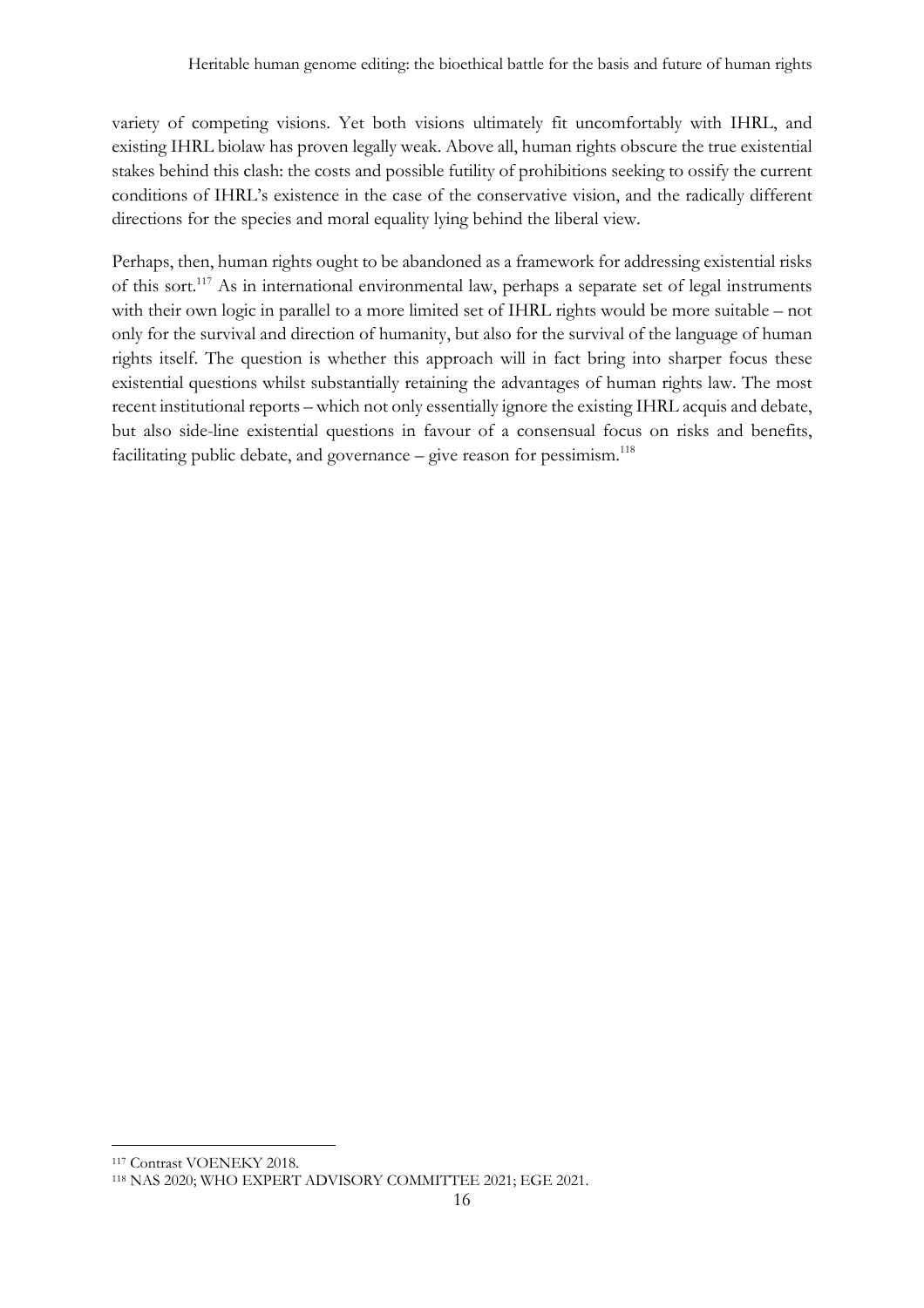## **Bibliography**

### *Primary sources: biolaw*

CDBI (Steering Committee on Bioethics) (2000), *Convention on Human Rights and Biomedicine (ETS N°164): Preparatory Work on the Convention* (CDBI/INF (2000) 1) (including ADDENDUM I – DRAFTS).

## COUNCIL OF EUROPE

- Convention for the Protection of Human Rights and Dignity of the Human Being with regard to the Application of Biology and Medicine: Convention on Human Rights and Biomedicine (4 April 1997, European Treaty Series 164) ("Oviedo Convention").
- Explanatory Report to Convention for the Protection of Human Rights and Dignity of the Human Being with regard to the Application of Biology and Medicine: Convention on Human Rights and Biomedicine ("Oviedo Explanatory Report").
- Additional Protocol to the Convention for the Protection of Human Rights and Dignity of the Human Being with regard to the Application of Biology and Medicine, on the Prohibition of Cloning Human Beings (12 January 1998, European Treaty Series 168).
- Explanatory Report to the Additional Protocol to the Convention for the Protection of Human Rights and Dignity of the Human Being with regard to the Application of Biology and Medicine, on the Prohibition of Cloning Human Beings ("Oviedo Cloning Protocol Explanatory Report").

## IBC (INTERNATIONAL BIOETHICS COMMITTEE)

- (2003), *Report of the IBC on Pre-implantation Genetic Diagnosis and Germ-line Intervention* (SHS-EST/02/CIB-9/2 (Rev.3)), 24 April 2003.
- (2015) *Report of the IBC on Updating Its Reflection on the Human Genome and Human Rights*  (SHS/YES/IBC-22/15/2 REV.2), 2 October 2015.
- ORGANISATION OF AFRICAN UNITY, "Resolution of [*sic*] Bioethics" AHG/Res.254 (XXXII), July 1996.
- PACE (PARLIAMENTARY ASSEMBLY OF THE COUNCIL OF EUROPE)
	- (1982) *Thirty-Third Ordinary Session (Third Part) 25-29 January 1982,* Official Report of Debates, vol. III, Sittings 20 to 27, p. 621-949.
	- Recommendation (934) 1982 *on genetic engineering* (Adopted by the Assembly on 26 January 1982 (22nd sitting)).
	- Recommendation (2115) 2017 The use of new genetic technologies in human beings (Adopted by the Assembly on 12 October 2017 (35th sitting)).
- UNESCO (UNITED NATIONS EDUCATIONAL, SCIENTIFIC AND CULTURAL ORGANIZATION)
	- Universal Declaration on the Human Genome and Human Rights 1997 (Resolution 29C/16).
	- Declaration on the Responsibilities of the Present Generations Towards Future Generations 1997 (Resolution 29 C/44).
	- International Declaration on Human Genetic Data 2003 (Resolution 32 C/22).
	- Universal Declaration on Bioethics and Human Rights 2005 (Resolution 33 C/36).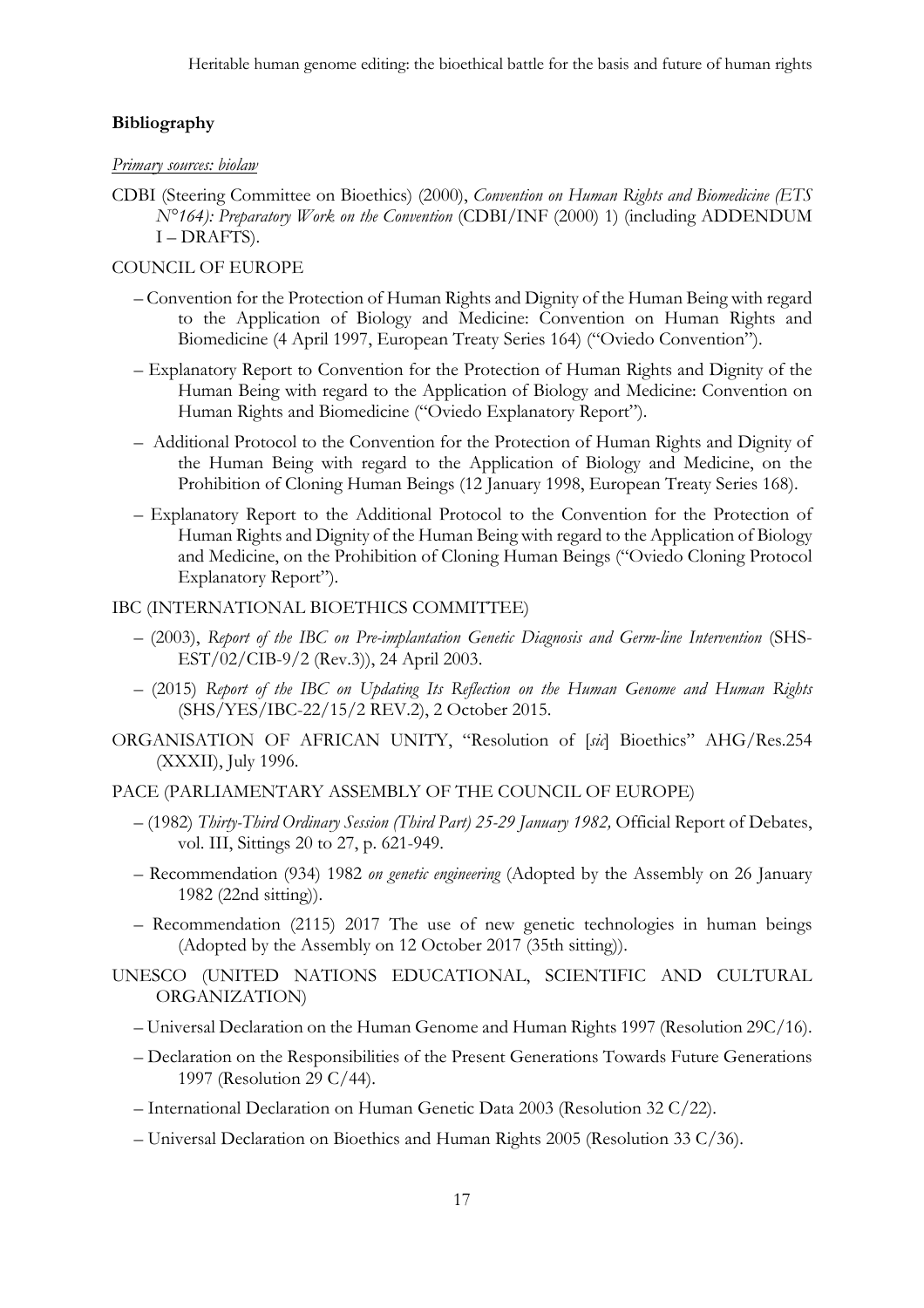#### *Primary sources: human rights law (excluding case-law, cited in-text)*

- COUNCIL OF EUROPE, European Convention for the Protection of Human Rights and Fundamental Freedoms (4 November 1950, European Treaty Series 5) ("ECHR").
- EUROPEAN UNION, Charter of Fundamental Rights of the European Union [2007] OJ C303/1.
- ORGANIZATION OF AMERICAN STATES, American Convention on Human Rights (22 November 1969, OAS Treaty Series 36) ("ACHR").
- UN COMMISSION ON HUMAN RIGHTS, *The Siracusa Principles on the Limitation and Derogation Provisions in the International Covenant on Civil and Political Rights* (E/CN.4/1985/4) 28 September 1984.

#### UNITED NATIONS GENERAL ASSEMBLY

- Universal Declaration of Human Rights (Assembly Resolution 217A(III) of 10 December 1048).
- International Covenant on Civil and Political Rights (16 December 1996, UN Treaty Series, vol. 999, p. 171) ("ICCPR").

#### *Human rights*

- Roberto ANDORNO (2016), "Is Vulnerability the Foundation of Human Rights?" in Aniceto MASFERRER and Emilio GARCÍA-SÁNCHEZ, *Human Dignity of the Vulnerable in the Age of Rights: Interdisciplinary Perspectives* (Cham: Springer).
- Upendra BAXI (2009), *Human Rights in a Posthuman World: Critical Essays* (Oxford: Oxford University Press).
- Charles R. BEITZ (2009), *The Idea of Human Rights* (Oxford: Oxford University Press).
- Allen BUCHANAN (2013), *The Heart of Human Rights* (Oxford: Oxford University Press).
- Rowan CRUFT, S. Matthew LIAO and Massimo RENZO (2015), "The Philosophical Foundations of Human Rights: An Overview" in Rowan CRUFT, S. Matthew LIAO and Massimo RENZO (eds), *Philosophical Foundations of Human Rights* (Oxford: Oxford University Press).

Adam ETINSON

- (2018a) "Introduction" in Adam ETINSON (ed.), *Human Rights: Moral or Political?* (Oxford: Oxford University Press).
- (2018b) "On Being Faithful to the 'Practice': A Response to Nickel" in Adam ETINSON (ed.), *Human Rights: Moral or Political?* (Oxford: Oxford University Press).
- Amitai ETZIONI (2010), "The Normativity of Human Rights is Self-evident" *Human Rights Quarterly*, vol. 32, no 1, p. 187-197.
- James GRIFFIN (2008), *On Human Rights* (Oxford: Oxford University Press).
- Ludovic HENNEBEL and Hélène TIGROUDJA (2016), *Traité de droit international des droits de l'homme* (Paris: Pedone).
- Martti KOSKENNIEMI (2018), "Rights, History, Critique" in Adam ETINSON (ed.), *Human Rights: Moral or Political?* (Oxford: Oxford University Press).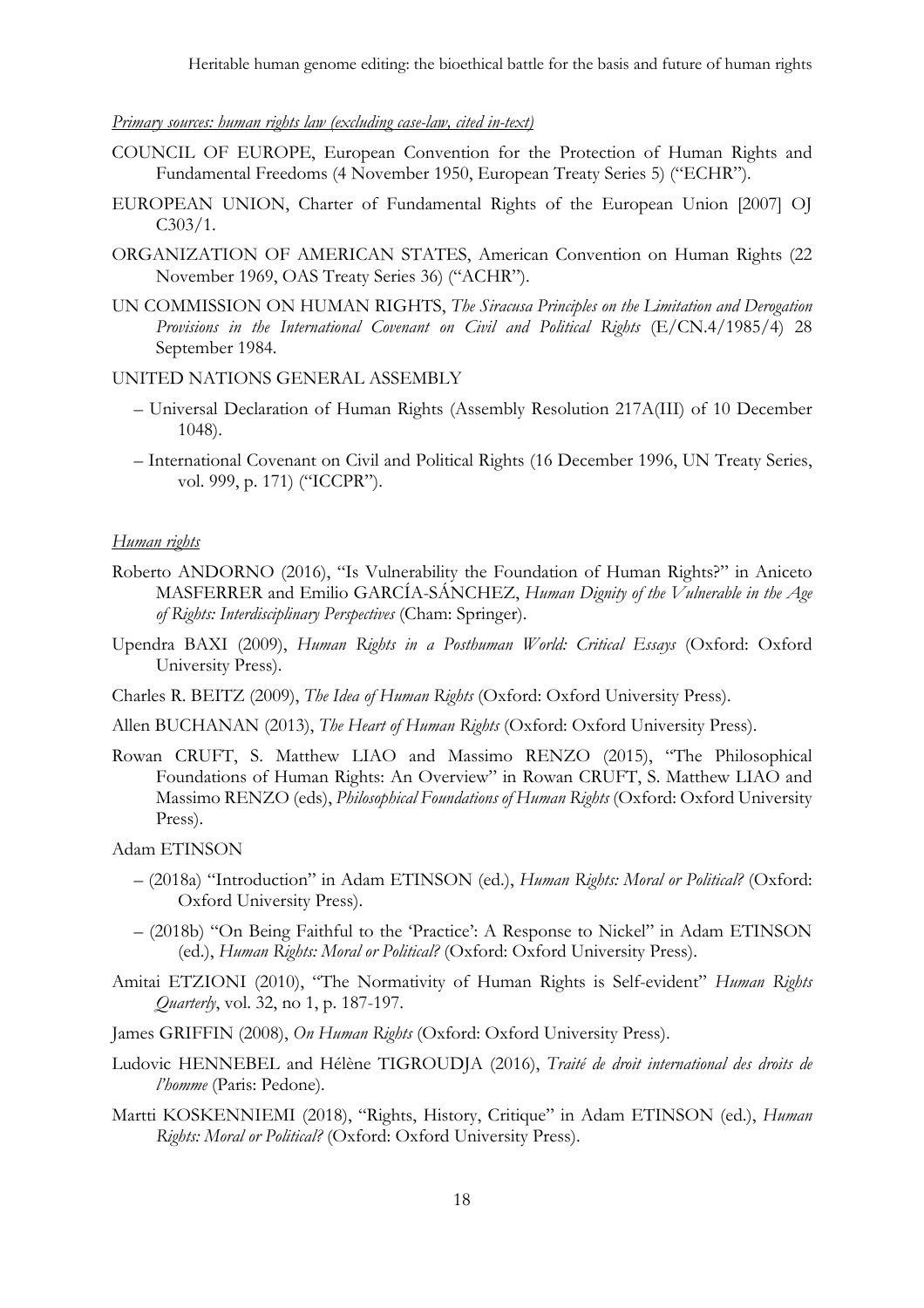- S. Matthew LIAO (2015), "Human Rights as Fundamental Conditions for a Good Life" in Rowan CRUFT, S. Matthew LIAO and Massimo RENZO (eds), *Philosophical Foundations of Human Rights* (Oxford: Oxford University Press).
- Margaret MACDONALD (1984), "Natural Rights" in Jeremy WALDRON, *Theories of Rights*  (Oxford: Oxford University Press).
- Paulien E. de MORREE (2016), *Rights and Wrongs Under the ECHR: the prohibition of abuse of rights in Article 17 of the European Convention on Human Rights* (Cambridge: Intersentia).

James W. NICKEL

- (2007), Making Sense of Human Rights (2nd edn, Oxford: Blackwell).
- (2021), "Human Rights" in Edward N. ZALTA (ed.), The Stanford Encyclopedia of Philosophy (Fall 2021 edition) [online]. Forthcoming URL: https://plato.stanford.edu/archives/fall2021/entries/rights-human/.

Martha NUSSBAUM

- (2006), Frontiers of Justice: Disability, Nationality, Species Membership (Cambridge: Harvard University Press).
- (2011), Creating Capabilities: the Human Development Approach (Cambridge: Belknap Press of Harvard University Press).
- Joseph RAZ (2010), "Human Rights Without Foundations" in Samantha BESSON and John TASIOULAS, *The Philosophy of International Law* (Oxford: Oxford University Press).
- Andrea SANGIOVANNI (2017), *Humanity Without Dignity: Moral Equality, Respect, and Human Rights* (Cambridge: Harvard University Press).
- Henry SHUE (1980), *Basic Rights: Subsistence, Affluence, and U.S. Foreign Policy* (Princeton: Princeton University Press).

Philip SYRPIS (2015), "The Relationship Between Primary and Secondary Law in the EU" *Common Market Law Review*, vol. 52, p. 461-487.

- William J. TALBOTT (2010), *Human Rights and Human Well-Being* (Oxford: Oxford University Press).
- John TASIOULAS (2012), "Towards a Philosophy of Human Rights", *Current Legal Problems,* vol. 65, no 1, p. 1-30.
- Brian TIERNEY (2001), *The Idea of Natural Rights: Studies on Natural Rights, Natural Law, and Church Law, 1150-1625* (Michigan: William B. Eerdmans).
- Bryan S. TURNER (2006), *Vulnerability and Human Rights* (University Park: Pennsylvania State University Press).
- Guglielmo VERDIRAME (2013), "Human Rights in Political and Legal Theory" in Scott SHEERAN and Nigel RODLEY, *Routledge Handbook of International Human Rights Law*  (Abingdon: Routledge).
- Silja VOENEKY (2018), "Human Rights and Legitimate Governance of Existential and Global Catastrophic Risks" in Silja VOENEKY and Gerald NEUMAN (eds), *Human Rights, Democracy, and Legitimacy in a World of Disorder* (Cambridge: Cambridge University Press).
- Jeremy WALDRON (2015), "Is Dignity the Foundation of Human Rights?" in Rowan CRUFT, S. Matthew LIAO and Massimo RENZO (eds), *Philosophical Foundations of Human Rights*  (Oxford: Oxford University Press).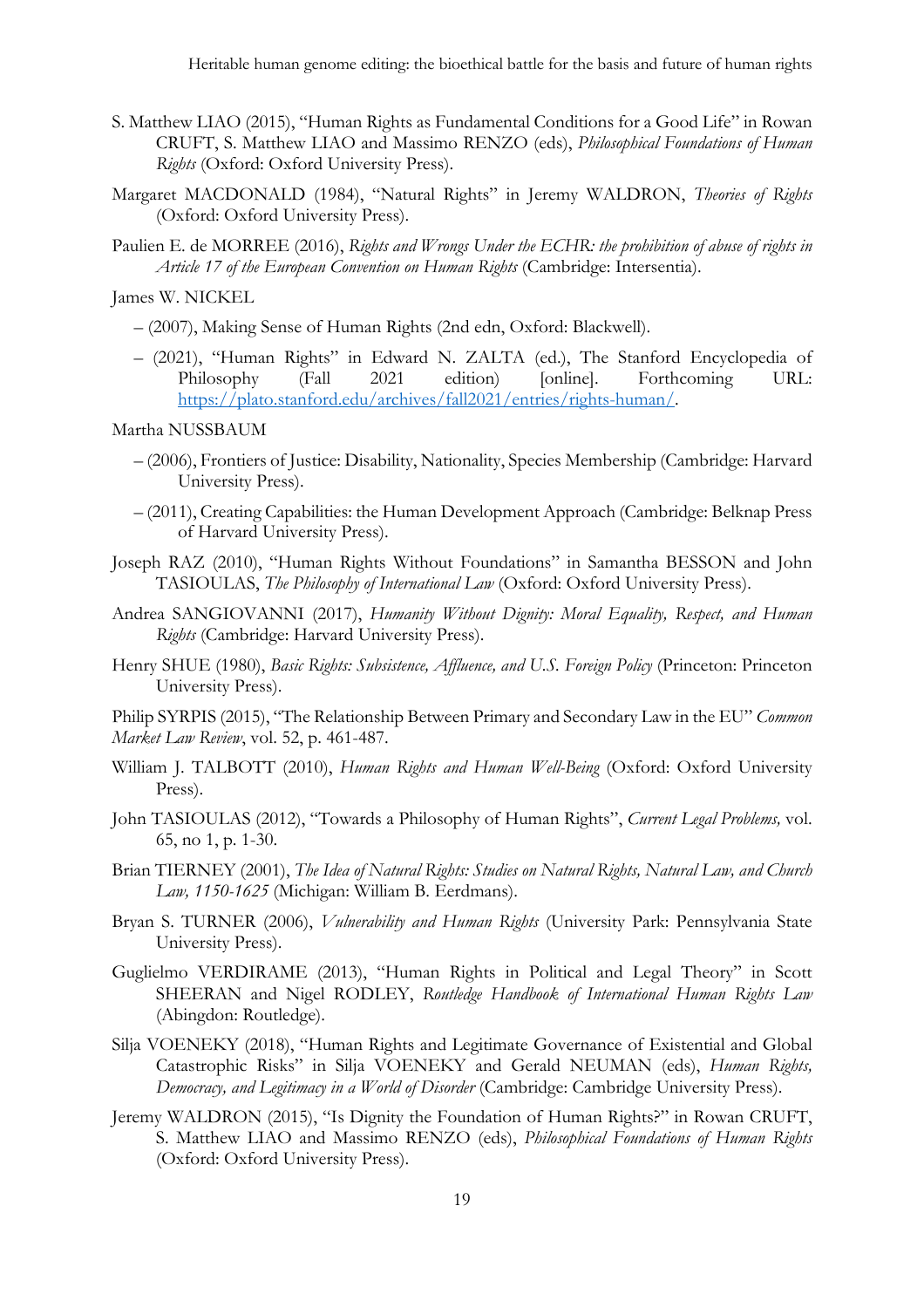Alain ZYSSET (2017), *The ECHR and human rights theory: reconciling the moral and political conceptions*  (Abingdon: Routledge).

#### *Bioethics, biolaw and human dignity*

- Roberto ANDORNO (2013), *Principles of International Biolaw: Seeking Common Ground at the Intersection of Bioethics and Human Rights* (Brussels: Bruylant).
- John D. ARRAS and Elizabeth FENTON (2009), "Bioethics & Human Rights: Access to Health-Related Goods" *The Hastings Center Report*, vol. 39, no 5, p. 27-38.
- Richard E. ASHCROFT
	- (2008), "The Troubled Relationship between Bioethics and Human Rights" in Michael FREEMAN (ed.), *Law and Bioethics* (Oxford: Oxford University Press).
	- (2010), "Could Human Rights Supersede Bioethics?" *Human Rights Law Review*, vol. 10, no 4, p. 639-660.
- Deryck BEYLEVELD and Roger BROWNSWORD (2001), *Human Dignity in Bioethics and Biolaw* (Oxford: Oxford University Press).
- Xavier BIOY, "Une approche par les grands principes : droits de l'Homme et bioéthique, entre universalité et pluralisme" in David SZYMCZAK, Catherine GAUTHIER and Sébastian PLATON (eds), *Bioéthique et droit international et européen des droits de l'Homme* (Paris: Pedone).
- Hélène BOUSSARD (2007), "The 'normative spectrum' of an ethically-inspired legal instrument: the 2005 Universal Declaration on Bioethics and Human Rights" in Francesco FRANCIONI, *Biotechnologies and International Human Rights Law* (Oxford: Hart).
- Roger BROWNSWORD (2007), "Ethical Pluralism and the Regulation of Modern Biotechnology" in Francesco FRANCIONI, *Biotechnologies and International Human Rights Law*  (Oxford: Hart).
- Alasdair COCHRANE (2012), "Evaluating 'Bioethical Approaches' to Human Rights" *Ethical Theory and Moral Practice*, vol. 15, no 3, 309.
- Carlos DE SOLA (1998), "La bioéthique européenne : une approche juridique" in Cosimo Marco MAZZONI, *Un Quadro Europeo per la Bioetica?* (Firenze: L.S. Olshki).

#### Catherine DUPRÉ

- (2015), *The Age of Dignity* (Oxford: Hart).
- (2018), "'Human dignity is inviolable. It must be respected and protected': retaining the EU Charter of Fundamental Rights after Brexit" *European Human Rights Law Review*, no 2, p. 101-109.
- Marcus DÜWELL (2014), "Human dignity and future generations" in Marcus DÜWELL et al. (eds), *The Cambridge Handbook of Human Dignity* (Cambridge: Cambridge University Press).

Charles FOSTER (2011), *Human Dignity in Bioethics and Law* (Oxford: Hart).

- Catherine GAUTHIER and David SZYMCZAK (2018), "Rapport introductif" in David SZYMCZAK, Catherine GAUTHIER and Sébastian PLATON (eds), *Bioéthique et droit international et européen des droits de l'Homme* (Paris: Pedone).
- Marie GOMES (2018), "Droit international et européen des droits de l'homme et bioéthique : de quel 'homme' parle-t-on ?" in David SZYMCZAK, Catherine GAUTHIER and Sébastian PLATON (eds), *Bioéthique et droit international et européen des droits de l'Homme* (Paris: Pedone).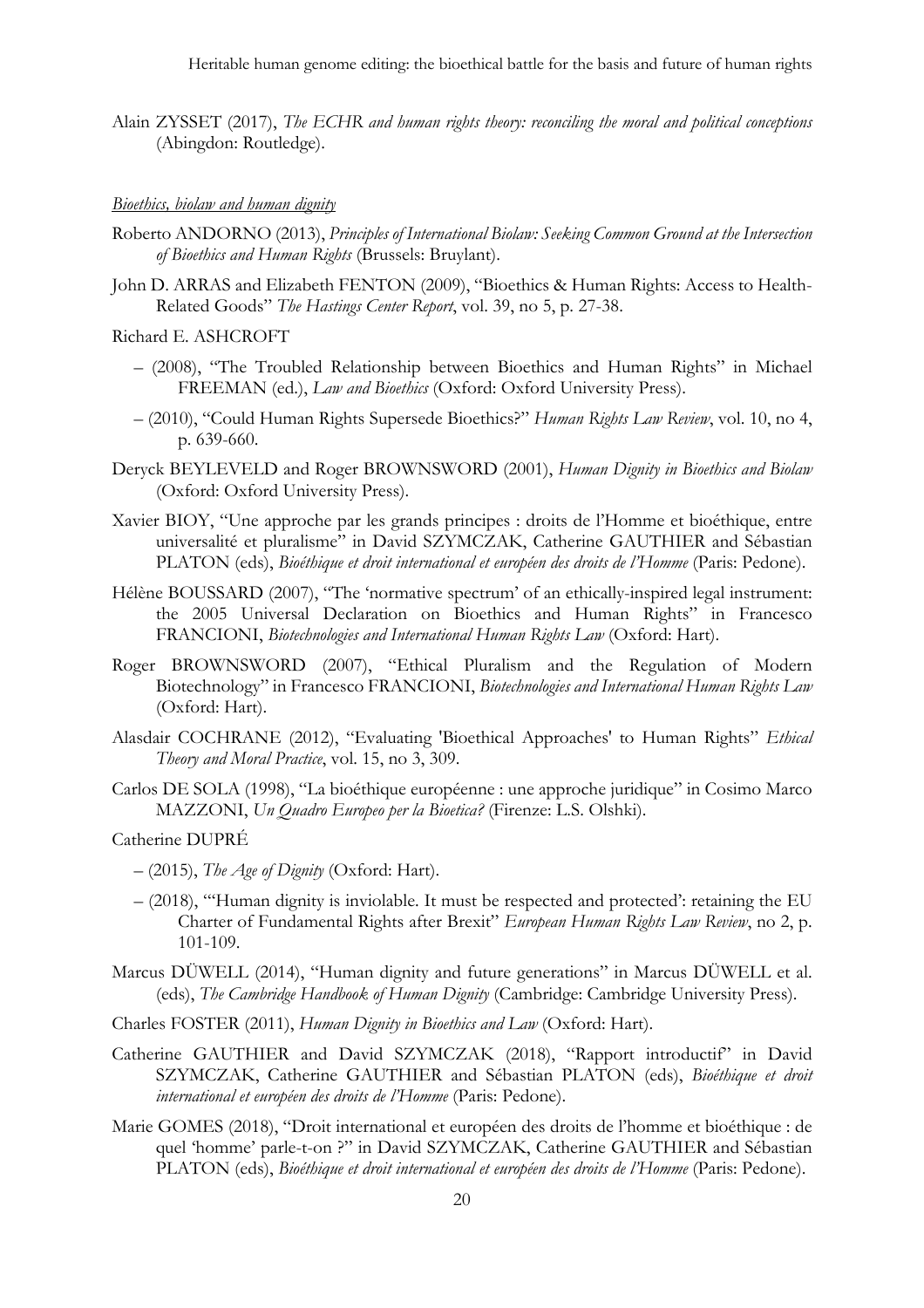- Hans JONAS (1984), *The Imperative of Responsibility: In Search of an Ethics for the Technological Age*, translated by Hans Jonas in collaboration with David Herr (London: University of Chicago Press).
- Lori P. KNOWLES (2001), "The Lingua Franca of Human Rights and the Rise of a Global Bioethics" *Cambridge Quarterly of Healthcare Ethics*, vol. 10, no 3, p. 253-263.
- Christian LAVIALLE (1994), "Introduction" in Claire NEIRINCK (ed.), *De la bioéthique au biodroit* (Paris: Libraire Générale de droit et de jurisprudence).
- Sabine MICHALOWSKI, "Article 3" in Steve PEERS et al. (eds), *The EU Charter of Fundamental Rights: A Commentary* (Oxford: Hart 2014).
- THE PRESIDENT'S COUNCIL ON BIOETHICS (2002), *Human Cloning and Human Dignity: An Ethical Inquiry* (Washington DC: The President's Council on Bioethics).
- Warren T. REICH (ed.) (1978), *Enyclopedia of Bioethics* (New York: The Free Press).
- Henk TEN HAVE (2016), *Global Bioethics: An Introduction* (Abingdon: Routledge).
- Martin G. WEISS (2014), "Posthuman dignity" Marcus DÜWELL et al. (eds), *The Cambridge Handbook of Human Dignity* (Cambridge: Cambridge University Press).

## *Human heritable genome editing and human enhancement*

- Jessica ALMQVIST and Cesare P.R. ROMANO (2020), "The Regulation of Human Germline Genome Modification in Europe" in Andrea BOGGIO, Cesare P.R. ROMANO and Jessica ALMQVIST (eds), *Human Germline Genome Modification and the Right to Science: A Comparative Study of National Laws and Policies* (Cambridge: Cambridge University Press).
- Norberto Nuno Gomes de ANDRADE (2010), "Human Genetic Manipulation and the Right to Identity: the Contradictions of Human Rights Law Regulating the Human Genome" *SCRIPTed*, vol. 7 no 3, p. 429-452.
- George J. ANNAS, Lori B. ANDREWS and Rosario M. ISASI (2002), "Protecting the Endangered Human: Toward an International Treaty Prohibiting Cloning and Inheritable Alterations" *American Journal of Law & Medicine*, vol. 28, p. 151-178.
- Andrea BOGGIO, Cesare P.R. ROMANO and Jessica ALMQVIST (2020), "Toward a Human Rights Framework for the Regulation of Human Germline Genome Modification" in Andrea BOGGIO, Cesare P.R. ROMANO and Jessica ALMQVIST (eds), *Human Germline Genome Modification and the Right to Science: A Comparative Study of National Laws and Policies*  (Cambridge: Cambridge University Press).
- Andrea BOGGIO and Rumiana YOTOVA (2021), "Gene editing of human embryos is not contrary to human rights law: A reply to Drabiak" *Bioethics*, vol. 35, p. 956-963.
- Allen BUCHANAN (2009), "Moral Status and Human Enhancement" *Philosophy & Public Affairs*, vol. 37, no 4, p. 346-381.
- R. Alta CHARO (2018), "Germline Engineering and Human Rights" *American Journal of International Law Unbound*, vol. 112, p.344-349.
- Niall COGHLAN (2022), "Bridge to nowhere: the right to integrity and the accuracy and weight of the Charter Explanations" in Michael-James CLIFTON, Suzanne RAB and David SCOREY (eds), *Building Bridges in European and Human Rights Law – Essays in Honour of Paul Heim CMG* (Oxford: Hart, forthcoming).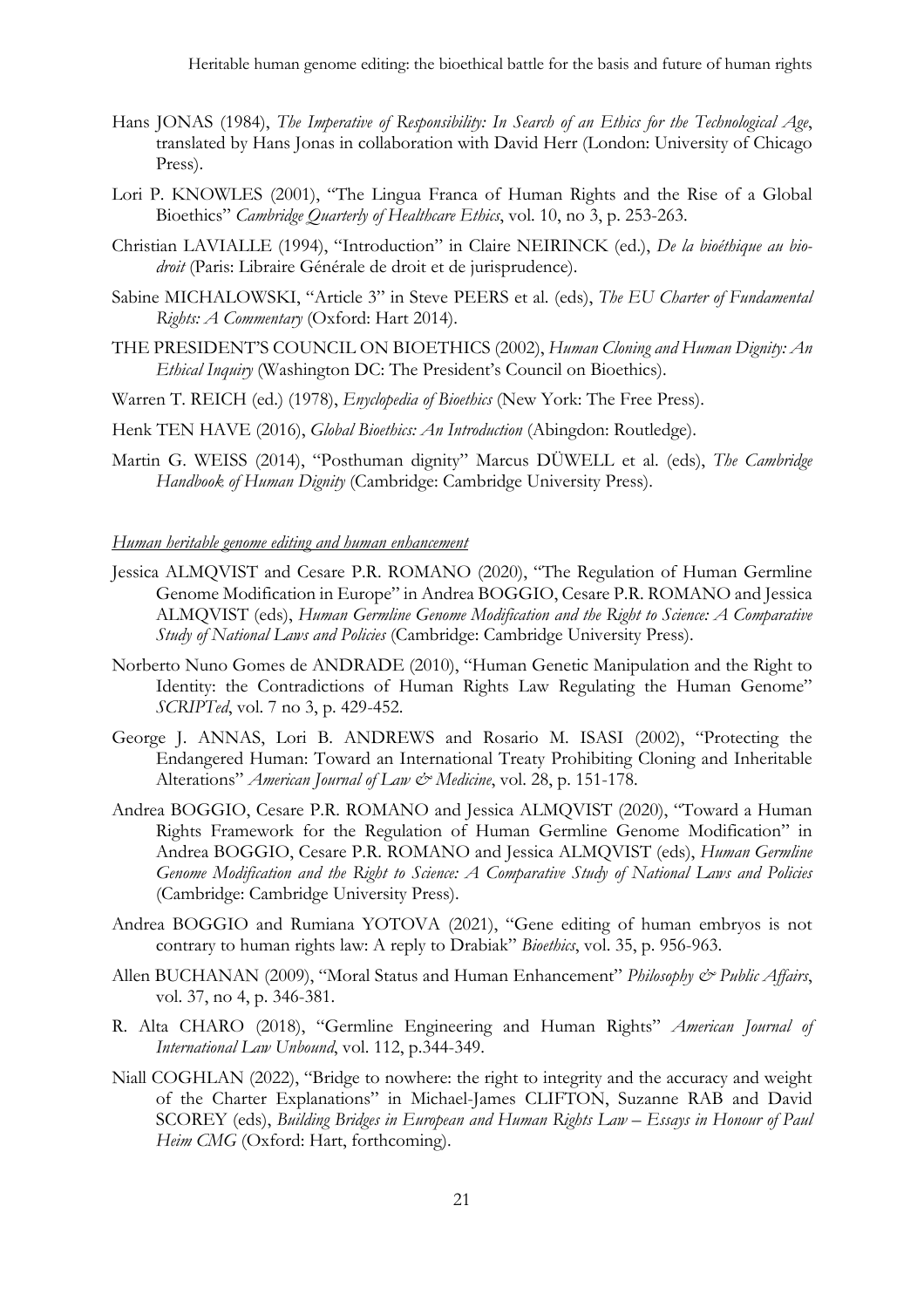- EGE (EUROPEAN GROUP ON ETHICS IN SCIENCE AND NEW TECHNOLOGIES), *Opinion no. 32: Opinion on Ethics of Genome Editing* (Luxembourg: Publications Office of the European Union 2021).
- Elizabeth FENTON (2008), "Genetic Enhancement A Threat to Human Rights?" *Bioethics*, vol. 22, no 1, p. 1-7.
- Elizabeth FENTON and John D. ARRAS (2010), "Bioethics and human rights: Curb Your Enthusiasm" *Cambridge Quarterly of Healthcare Ethics*, vol. 19, no 1l, p. 127-133.
- Francis FUKUYAMA (2002), *Our Posthuman Future: Consequences of the Biotechnology Revolution*  (London: Profile Books).
- Henry T. GREELY (2019), "CRISPR'd babies: human germline genome editing in the 'He Jiankui affair'", *Journal of Law and the Biosciences*, vol. 6, no 1, p. 111-183.
- Jürgen HABERMAS (2003), *The Future of Human Nature* (Cambridge: Polity Press 2003).
- John HARRIS (2011), "Taking the Human Out of Human Rights" *Cambridge Quarterly of Healthcare Ethics*, vol. 20, no 1, p. 9-20.
- NAS (NATIONAL ACADEMY OF SCIENCES) (2020), *Heritable Human Genome Editing*  (Washington DC: The National Academies Press).
- NUFFIELD (NUFFIELD COUNCIL ON BIOETHICS) (2018), *Genome Editing and Human Reproduction: Social and Ethical Issues* (London: Nuffield Council on Bioethics).
- Cesare P.R. ROMANO, Andrea BOGGIO and Jessica ALMQVIST (2020), "The Governance of Human (Germline) Genome Modification at the International and Transnational Level" in Andrea BOGGIO, Cesare P.R. ROMANO and Jessica ALMQVIST (eds), *Human Germline Genome Modification and the Right to Science: A Comparative Study of National Laws and Policies*  (Cambridge: Cambridge University Press).
- Julian SAVULESCU and Nick BOSTROM (eds) (2008), *Human Enhancement* (Oxford: Oxford University Press).
- Seppe SEGERS and Heidi MERTES (2020), "Does human genome editing reinforce or violate human dignity?" *Bioethics*, vol. 34, no 1, p. 33-40.
- Han SOMSEN (2009), "Regulating Human Genetics in a Neo-Eugenic Era" in Thérèse MURPHY, *New Technologies and Human Rights* (Oxford: Oxford University Press)
- Max TEGMARK (2018), *Life 3.0: Being Human in the age of Artificial Intelligence* (London: Penguin)
- Britta C. VAN BEERS (2020), "Rewriting the human genome, rewriting human rights law? Human rights, human dignity, and human germline modification in the CRISPR era" *Journal of Law and the Biosciences*, vol. 7, no 1, p. 1-36.
- Zuzanna WARSO et al. (2019), "D3.2: Analysis of the legal and human rights requirements for Human Enhancement Technologies in and outside the EU" [online] v2.0 SIENNA 2019 [accessed 2 October 2020]. Retrieved from: https://www.siennaproject.eu/enhancement/publications/,
- WHO EXPERT ADVISORY COMMITTEE (WHO EXPERT ADVISORY COMMITTEE ON DEVELOPING GLOBAL STANDARDS FOR GOVERNANCE AND OVERSIGHT OF HUMAN GENOME EDITING) (2021), *Human Genome Editing: A Framework for Governance* (Geneva: World Health Organization)